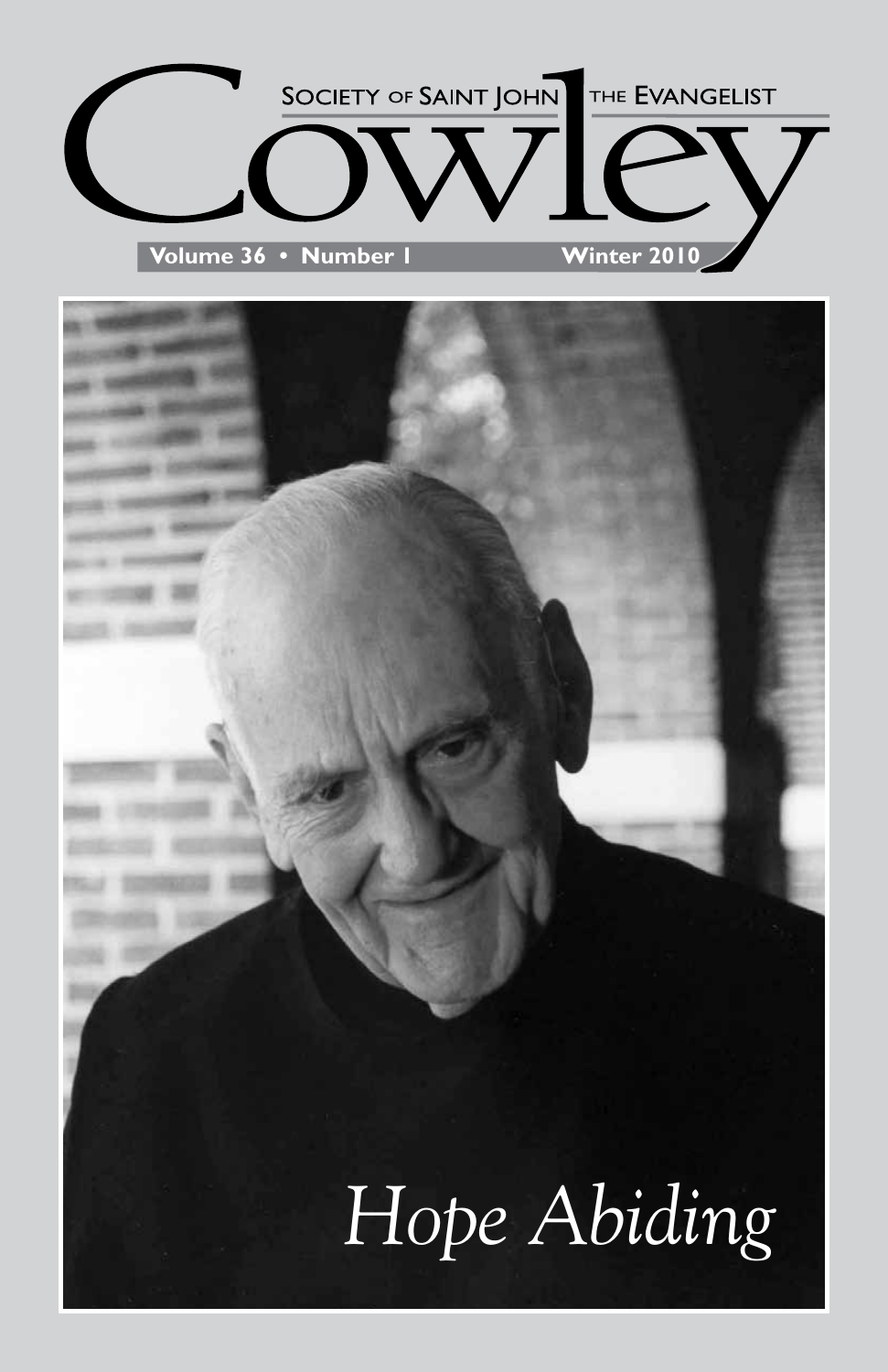*"At age twenty-four, when I came to SSJE just out of seminary, I had a very clear definition of God. I feel much closer to God*  now, but I certainly can't in any way describe who God is, other *than to say, 'through Jesus I experience God as love.'"*

> – Br. Paul Wessinger, SSJE on the occasion of his 90th birthday



### **Cover photo:**

Br. Paul Wessinger (1915-2009) in the monastery cloister. Br. Paul came to know SSJE while an undergraduate at Harvard (1932-36). After graduating from General Theological Seminary in New York in 1939, he entered the Society and was ordained to the priesthood. He served as SSJE's Superior from 1972-83. Br. Paul was an "abba," a spiritual papa, revered by so many people, young and old, the world over.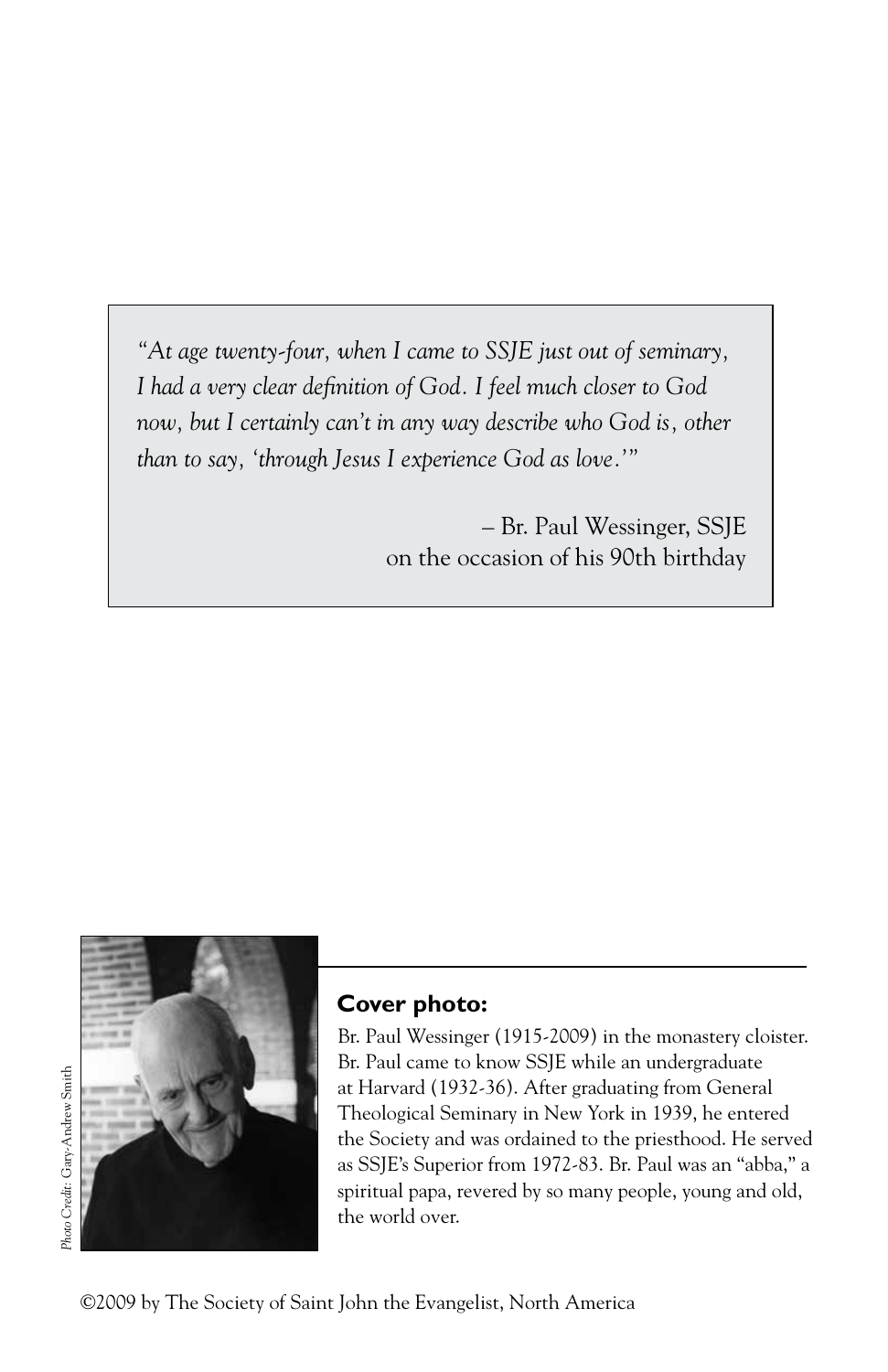

### **A Letter from the Superior**

*Dear Members of the Fellowship of Saint John and other Friends,*

**Curtis Almquist, SSJE**

ur *Rule of Life* devotes an entire chapter to "The Gifts and Challenges of Old Age." Tradition records that Jesus' "beloved disciple" lived to a great age. We who belong to a community named after him are called to be appreciative of the gifts that come to maturity in old age, and also sensitive to the needs and struggles that accompany it. We saw both in our beloved brother Paul Wessinger. In the 1980s and early 1990s, Br. Paul was an avid contributor to the community's re-writing of our *Rule*: "We pray that seeds planted in many years of faithful life will bear fruit in old age." Br. Paul was an answer to that prayer. "Our older brothers will then be able to contribute their experience of what is essential in our life with God, a sense of perspective, wisdom, their appreciation for the community and joy in the younger members." There was more. I recall some years ago Br. Paul was asked by a group of young men inquiring into membership in SSJE the most essential quality of character one needed to thrive in the religious life. Was it some kind of spiritual virtue, some ascetic discipline? Br. Paul answered with a twinkle in his eyes, "A sense of humor!" He chuckled a great deal and brought much delight to so many people.

 Jesus commended the faithful steward to "draw out of the treasury things new and things old." We are drawing on the legacy of the religious life and SSJE's own history; we are also embracing new ventures in our own mission. Br. Paul encouraged both. In the following pages you will read how our life continues to develop. A number of our friends contributed memorial gifts in thanksgiving for Br. Paul's life and witness. We have decided to use these gifts as seed money for some new initiatives we are taking with students and young adults, very much an interest of Br. Paul. What immediately follows is the homily preached at the Eucharist of the Resurrection on June 16, 2009, in thanksgiving for Br. Paul's life and witness.

 Thank you for sharing in our life. We pray for you, give thanks for you, depend upon you.

Faithfully yours,

-guš/, szyk

Curtis G. Almquist, SSJE Superior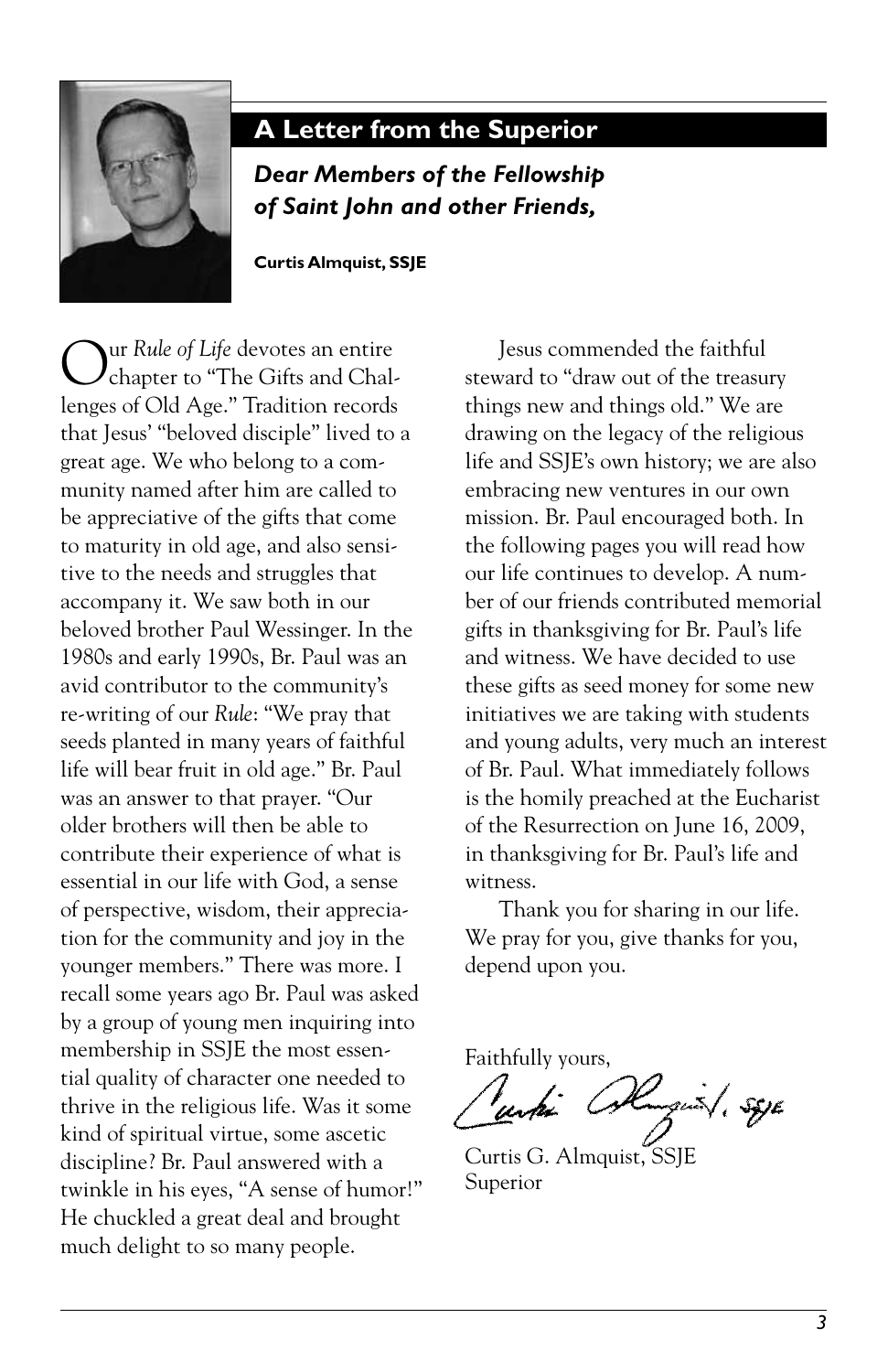

## **A Homily from the Holy Eucharist of the Resurrection**

*in thanksgiving for the life & witness of* **Paul Wessinger SSJE (1915-2009)**

**Curtis Almquist, SSJE**

The father founder of the Society of Saint John the Evangelist, Richard Meux Benson, spoke of God's glory being manifest in our own lives through brokenness, which is a real paradox.i Our own brokenness–be it our lack of self-sufficiency, our sense of inadequacy or incompleteness, our own character flaws, even our despair– whatever it is, our brokenness becomes the portal in our own soul where God breaks through to us. Father Benson writes that *"if we enter into ourselves we shall find the ground of our heart as it were broken up, and a deep well springing up from beneath it…. This well springs up within us in no bubbling spasmodic manner; it is continual, imperceptible, the mighty power of God rising up through our littleness–expanding our nature–gradually overflowing it–until our nature is lost to sight."* ii Or, at least, lost to our own sight. If you read the lives of the saints, or if you simply know someone who, in your eyes, is a saint, a holy person, they most likely do not see themselves the same way. Maybe even quite to the contrary. *They* are more likely aware of their brokenness; we have the vision to see God's breakthrough in their lives. This means several things about how we are to live within our own skins, and how we are to live with one another.

 For one, we have to be patient with life. A phrase that appears so often in the writings of Father Benson is that "life is progressive." We were created in a state of imperfection, full of potential.



**Paul as a child (far right)**

Therefore, as Father Benson says, *"we ought to find joy in looking forward to that perfection (or wholeness or completeness) which God will give us eventually."* The temptation that Satan gave our ancestors in the garden of Eden was the delusion that, by our own initiative and strength, we could have the gifts of God, *all* the gifts of God, now: that we do not have to wait, do not have to grow up. Satan's temptation is for us to seize life as our immediate "right" instead of to receive it progressively as God's gift. And so, the Fall of humankind is about the forfeiture of life on God's terms, the forfeiture of the progressive coming of the Holy Spirit into our lives in God's good time, as much as we can bear it.

 To hear this reminder that we have to be patient in life and patient with God is a tough pill for some of us to swallow. The etymology of the English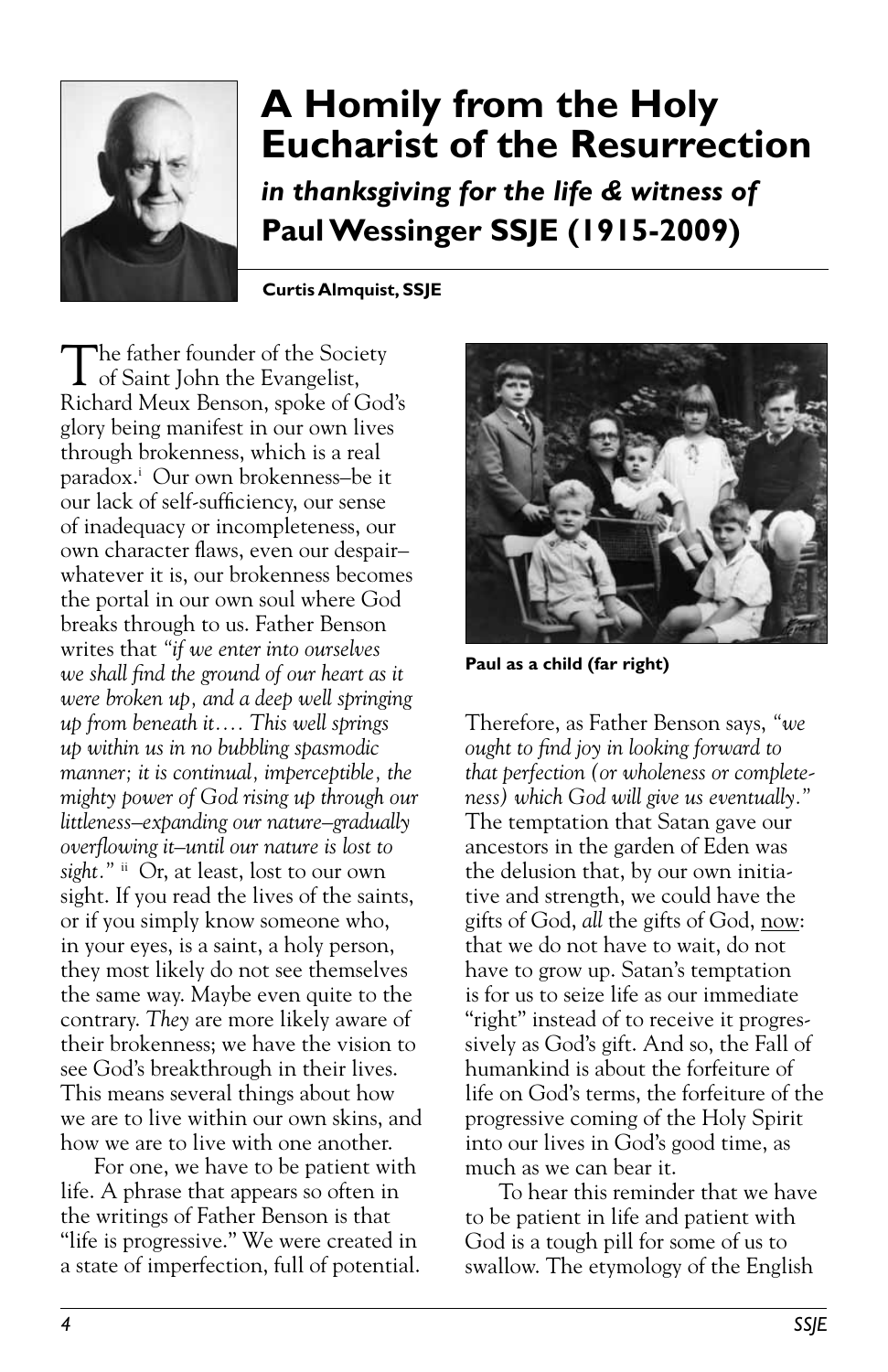word patience is from the Latin *patientia*, to suffer. Patience does not preclude our suffering but rather presumes it. Of course, God must also be patient, must suffer a great deal for our readiness or *un*readiness to grow and grow up. But perhaps that's a word of comfort here. Growth is sometimes quite painful– growing pains. If we are having to wait, wait on life, wait on God, painful as that may be, we have some sense of how God waits on us, with infinite patience.

 That God will break through to us in our brokenness also invites the gift of humility. Humility comes as a byproduct of a well-lived life. Humility is not something to work on–which would probably only produce its opposite, pride–but rather something that simply evolves within our soul. If you know someone who has the gift of humility, and you were to speak of this quality you see in them, they might protest. They likely see themselves quite differently, hardly as humble. But we know it is true. Humility is in the eye of the beholder, not in the eye of the receiver. The gift of humility will simply come to us in time, in ways in which we are powerless – if we don't resist it. The English word "humility" derives from the Latin *humilis*, "lowly," or "near the



ground," *humus* being the earth. It's the opposite of feeling oneself to be high and lofty, above and beyond those who otherwise surround us.

 For us Christians, the grace of humility is grounded in the incarnation, that is, in Jesus Christ's being born among us and like us. The prophecies that anticipated the coming Messiah consistently speak of the Messiah's humility: "Lo, your king comes to you, triumphant and victorious is he, humble and riding on a donkey…." iii Jesus himself speaks of how we should enter his coming kingdom. He says to enter "as a little child." iv Those who exalt themselves, he says, shall be humbled, and those who humble themselves shall be exalted. v Jesus says, "Take my yoke upon you and learn from me; for I am gentle and humble in heart, and you will find rest for your souls…." vi And in the end, Jesus commands us to love one another as he has loved us: "No one has greater love than this, to lay down one's life for one's friends." vii This is the grace of humility.

 The fruit of a life well lived is patience, humility, and then love. Father Benson had a litmus test for ascertaining the brothers' integrity and faithfulness to the vows we take: poverty, celibacy and obedience. Love. Brotherly love is the evidence that we are grounded in the vows, that the vows have taken root, and that they are bearing fruit. When it's all done and said, the question we will be asked on the Day of Judgment is: Did you love? Were you a lover after Christ? Did you have room in your heart for those for whom Christ has room?

 And so for us who actually live under the vows of poverty, celibacy and obedience, Father Benson is constantly challenging us to open the generosity of our hearts. He writes that *"it is a miserable poverty which holds back any of its*  **Br. Paul as a young priest** and a *affections from any companion.*" viii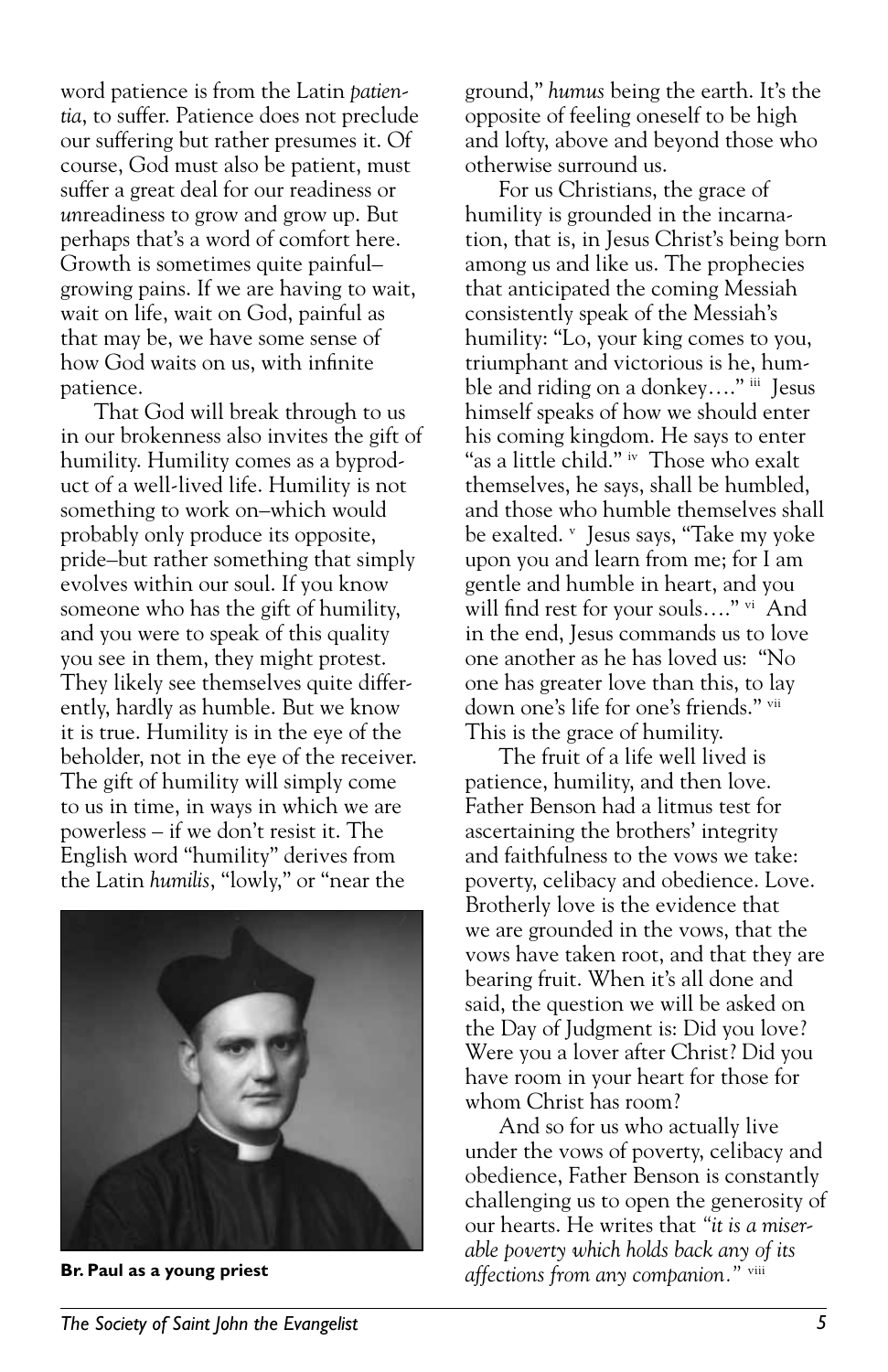

**Br. Paul meeting Pope Paul VI in 1971**

It's because we are not entering into marriage or partnership that we are more freely able to love more people more. In our vows, it's not that we've said no to love. To the contrary, we've said yes to more love for more. *"True poverty,"* Father Benson writes, *"opens all its doors; welcomes all, serves all."* We meet Jesus in our baptism where, we believe, Jesus comes to live in our heart, to make his home with us, to abide with us. But this is also true for others. They, too, are a dwelling place for Jesus. We, individually and corporately, embody Jesus. Yes, Jesus lives in me, but Jesus also lives in you. Father Benson says, *"How can we possibly love Jesus Christ if we do not love the members of his body?"*

 Father Benson draws the same conclusion from the vow of obedience. He summarizes the vow of obedience as a call to love. He readily acknowledges that we will be called to take on many things, not all necessarily our first choices. True, we will be asked to rise up to the demands of the moment in each passing day. But ultimately what is behind these various requests is not our being legalistically being bound to a request but rather invited to love. That we do it all for love. What we've been asked to do, we do it all out of love. Whatever it is that we are being called to be and do, it is ultimately not

the satisfaction of some juridical rule or code, but rather a response of love. Father Benson writes, *"Is he obedient who has forgotten to fulfill the very first commandment of all: 'This is my commandment, that you love one another?'"*  ix Love is the reason for our being, *"to live our lives conscious of that love which streams down upon us, and through us to all others."* <sup>x</sup> 

 *And this was our brother Paul.* But if you were to listen to our brother Paul– and probably most every one of us here, over the years, has listened to Paul in his preaching and teaching, or in meeting with him individually–he would not speak of these qualities we saw in him: patience and humility. By his own admission he was not a patient person. He had made more than a few precipitous decisions in life, some quite wrong, so he admitted. In his younger years, he had been very certain about himself. At the age of 16 he traveled from Portland, Oregon, to Cambridge, completely alone, to begin his studies at Harvard. Upon graduation, he immediately set off for the General Theological Seminary in New York, then ordination. On the one hand you could read into Paul's tenacity and certainty simply his strength of character, his very keen mind, and his privileged upbringing–all true. But it's more complicated than that. An amount of his early strength of character was, by Paul's admission, in actuality a rigidity, a compensation for how inadequate he felt. As a young child he was too small; as an adolescent he was too tall. He was physically clumsy. He was hopeless at small talk. He didn't fit it, not easily.

 Shortly after Paul's tenure as our Superior, he became one of the founding brothers of St. John's House, our ministry in Durham, North Carolina. One weekend we hosted a retreat just for men, an opportunity to listen and speak deeply to one another. The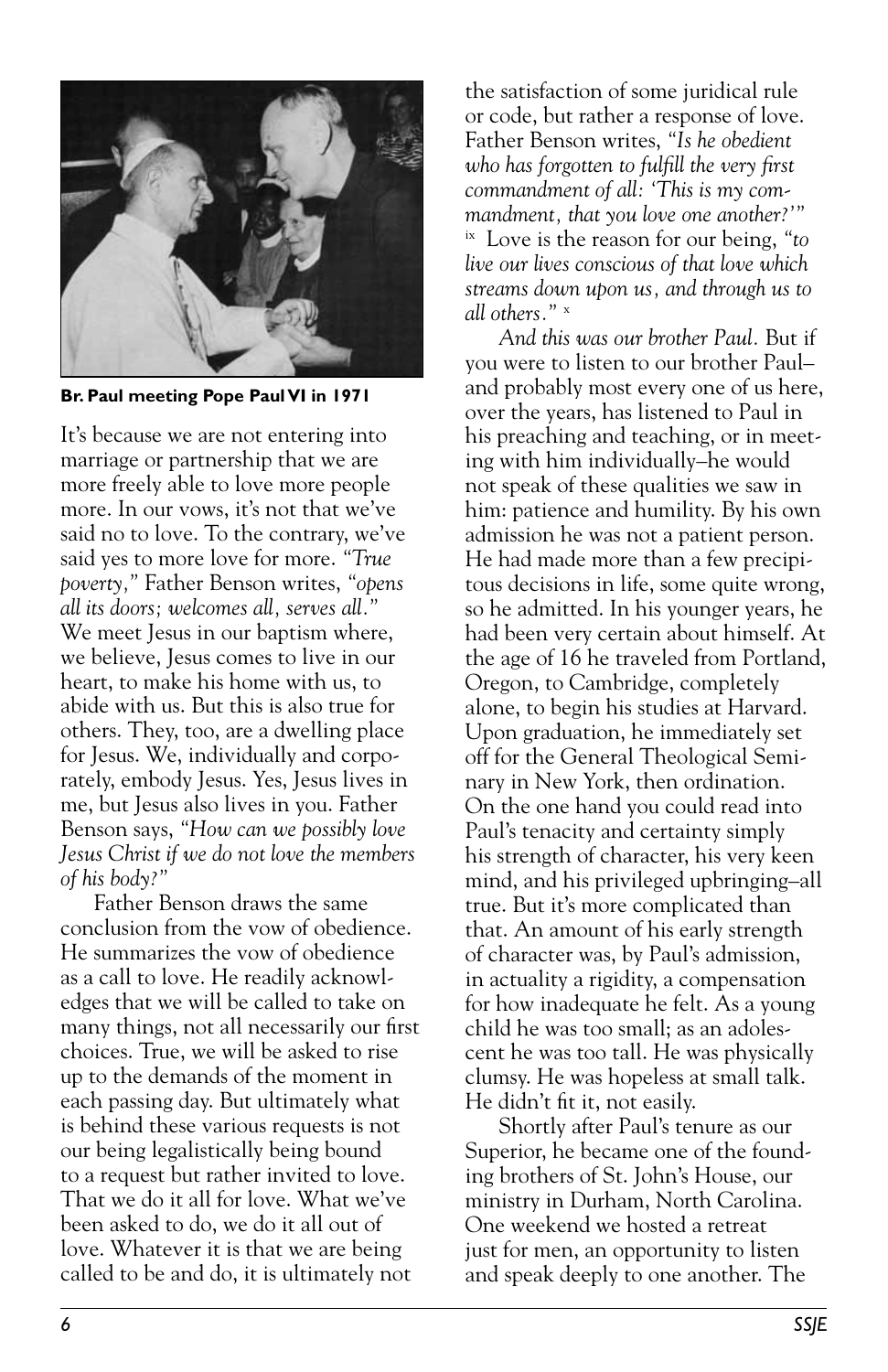brothers participated in the retreat with the other men who were our guests. The group was asked to speak about the most embarrassing thing they could remember. Paul shared that as a six year old he had arrived at the first day of school still wearing his bib from breakfast. It was a searing embarrassment he still clearly recalled, and now well into his 70s. So many other things he found the courage to talk about, coming from his own broken life: his struggles to make peace with his own sexuality, his fickleness back in the 1950s about where he belonged in the church (was he Anglican or Roman Catholic?), and whether he belonged here in the Society of Saint John the Evangelist (or was he called to the Order of the Holy Cross or to become a Benedictine)?

 He was elected Superior of our community because–as Paul said–there simply wasn't anyone else. He showed real brilliance as a leader. He became a leader worldwide in ecumenical conversations. In the 1950s Paul was invited to speak in France at La Tour St. Joseph, the Motherhouse of Jeanne



Jugan, the Little Sisters of the Poor, the very community who cared for him during these last several years of his life. So beautiful. He traveled widely in the States, in the Far East, in Great Britain, in Europe. We have this endearing photo of our brother speaking with Pope Paul VI, and the Pope is listening!

 Paul led our community in making our very cloistered life here in the monastery much more accessible to so many people: a Eucharistic table and a dining table that was shared with brothers and guests alike, both men and women. He had the warmest embrace of women being called to ordained leadership in our church. He had such strong advocacy for the life and witness of gay and lesbian people. He spoke as recently as a month ago, urging us brothers to take courage in risking being on the margins theologically. Paul was the confidant of so many, many people: students, clergy, members of religious orders, especially women's religious orders. Paul embodied sanctuary. He was brilliant in his leadership…except when he wasn't. Paul told many stories on himself about when he was not his best. He had a way of patting his hands and looking down with a kind of eye-rolling twinkle when talking about his mistakes. And there were many, he said, especially about when he did not rise to the challenges of leadership but would retreat or hide or go away to escape.

 Not so long ago I was talking with Paul and I asked him how he had changed over the years, his 65 years of professed life in our community. He said, "I have become much less rigid and much more open." He said, "At age twenty-four, when I came to SSJE just out of seminary, I had a very clear definition of God. I feel much closer to God now, but I certainly can't in any way describe who God is, other than to say, 'through Jesus I experience God **Br. Paul in the St. John's House gardens** as love." Paul could speak about love: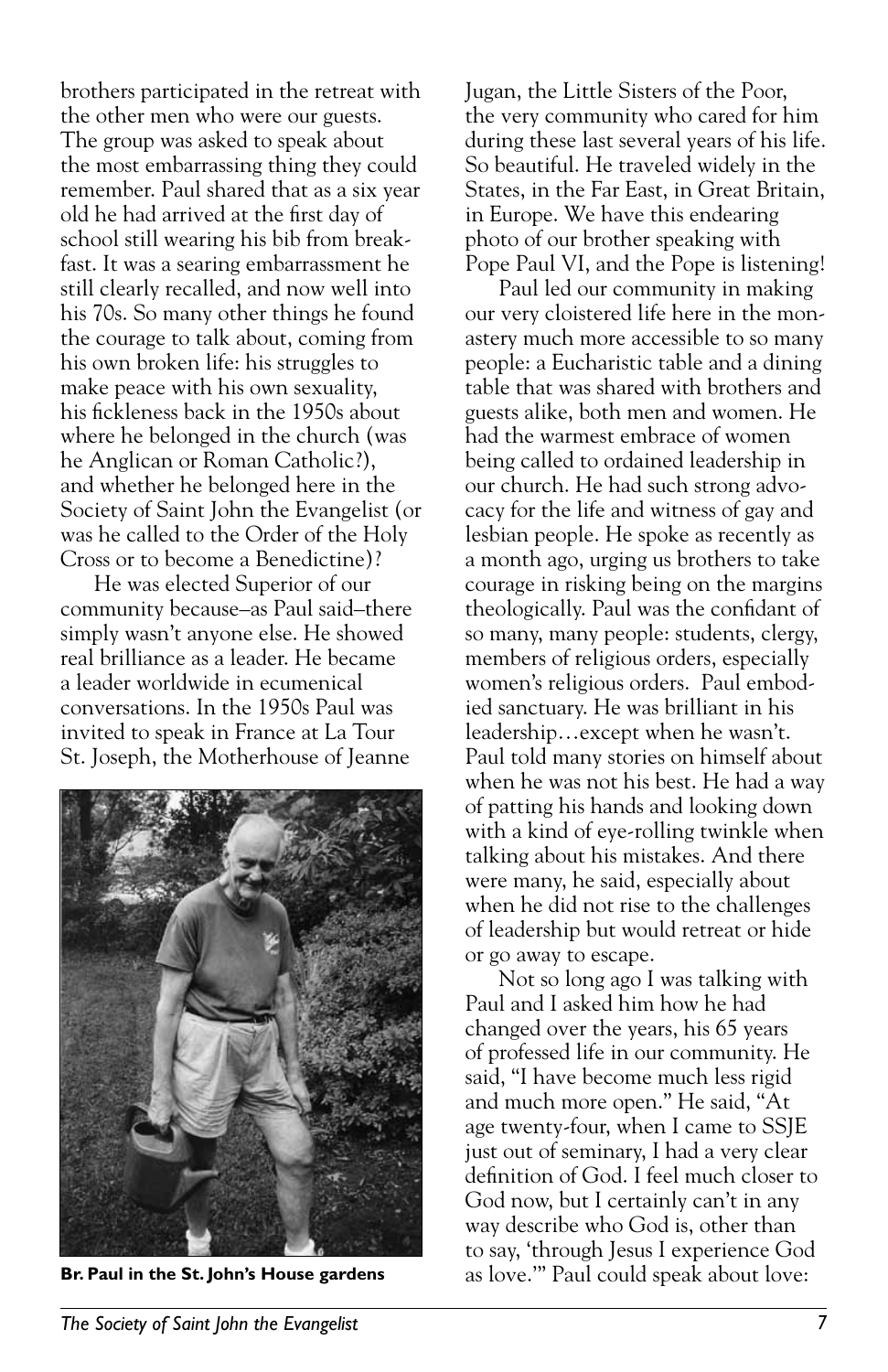God's love for him; his love for God; his love for all God's people. Paul could not talk about his virtues of patience or humility. But we can. Especially in this last decade of his life, Paul needed an increasing amount of help from other people. He initially resisted this, and then he made peace with being a receiver. He had been such a giver and now he was being invited by God to be a receiver. It's the very posture Father Benson had talked about in saying, *"It is a great token of humility to receive kindnesses at all people's hands…* xi Paul saw no virtue in this; he was simply aware of his own need, his own brokenness, with which he made peace. We, who had the grace of knowing Paul in this life, can rightly extol on him the virtues of love, patience, humility, and so much more.

was not afraid of death. He *had* been very afraid of death, but here too he had made peace. How sweet it is that Paul could die in his sleep on the night of the Feast of the Ascension. Paul was an avid reader all his life, up to his last day. He read in English, in German, in French: history, fiction, spirituality, especially the writings of Father Benson and of a great many inspired women. He was particularly devoted to the writings of Elizabeth of the Trinity, a French Discalced Carmelite of the 19th century. Blessed Elizabeth wrote that it is *"this intimacy with God 'within' that has been the beautiful sun illuminating my life, making it already an anticipated Heaven. It is what sustains me in my suffering."* Her last audible words before her death were, *"I am going to Light, to Love, to Life."* xiiSurely also true for our beloved Paul, blessed Paul.

Just a short while ago Paul said he

i Richard Meux Benson (1824-1915) was the principal founder of SSJE in 1866 in the parish of Cowley at Oxford.

- iiRetreat at Convent of S. Mary and S. John, Aberdeen, 1873 in the *Cowley Evangelist* 1918, p.29. iiiZechariah 9:9.
- ivSee Mark 10:15f. See also Mark 12:38f, Luke 1:48, Luke 14:11.
- v Luke 18:9-14.
- viMatthew 11:28-30.
- viiJohn 15: 12-14.
- viiiRichard Meux Benson, from his addresses at the SSJE Summer Retreat, 1873.
- ixJohn 15:12.
- x Richard Meux Benson: Retreat for the Guild of the Holy Name, 1901.
- xiRichard Meux Benson in *Instructions in the Religious Life*, p. 59: "It is a great token of humility to receive kindnesses at all people's hands… Humility preserves from any sense of humiliation. It gives the soul such a divine dignity that it never feels itself capable of suffering an injury."
- xiiElizabeth of the Trinity (1880-1906) was beatified by Pope Paul II on November 25, 1984. In his homily at the beatification, the Pope presented Elizabeth of the Trinity to the Church as one "who led a life 'hidden with Christ in God' [Col. 3:3]," and as "a brilliant witness to the joy of being 'rooted and grounded in love'" [Eph. 3:17].



# **Seeking a deeper relationship with God?**

Join our one-year monastic experience program. Contact us at vocations@ssje.org.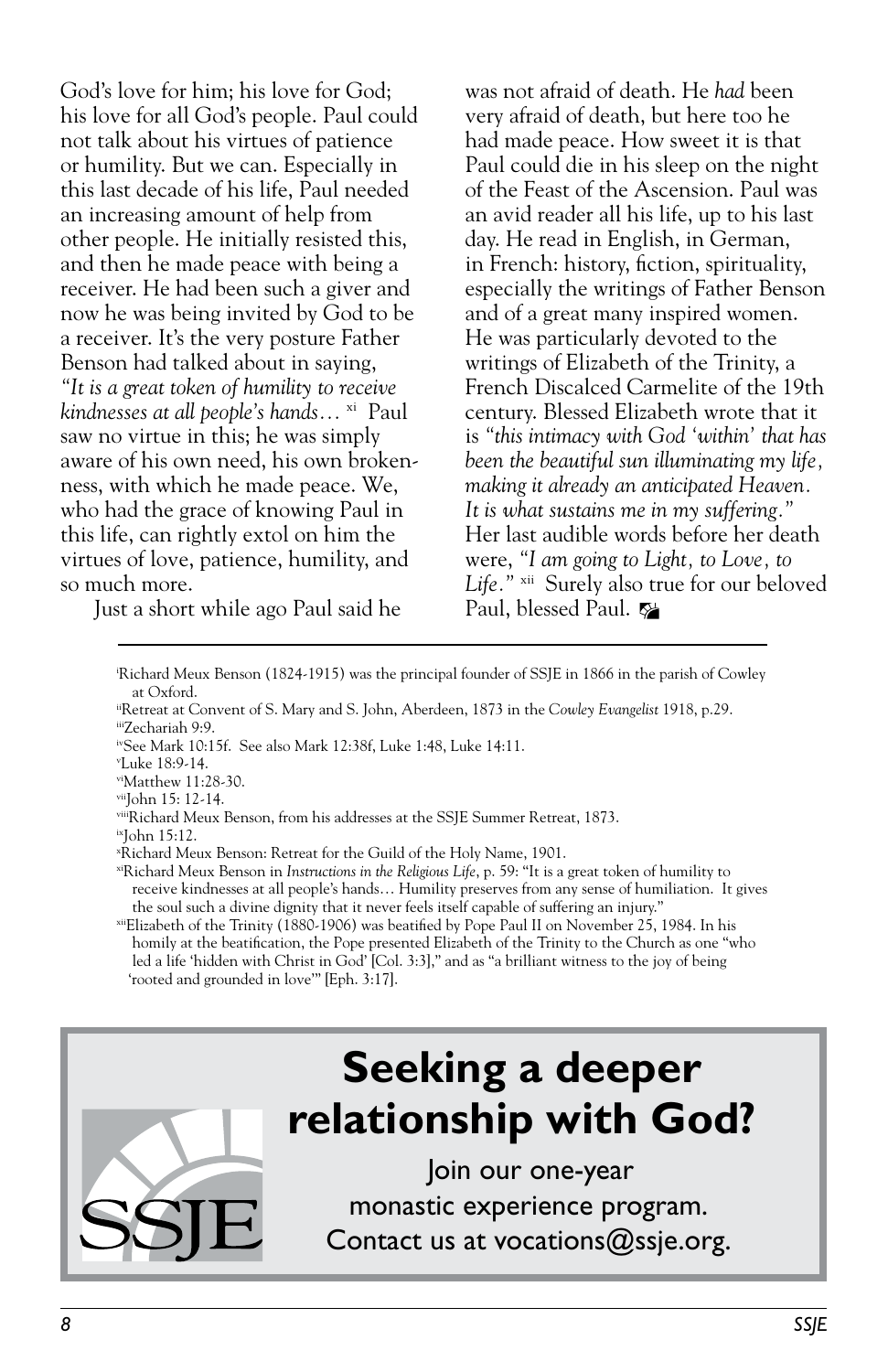

# **Teach Us to Pray – Fall Preaching Series**

Now available online! Listen to audio. Read the text. View the Wordle. Add comments.

*"Teach us to pray," the disciples asked the Lord. (Luke 11:1)*

*Praise* - David Vryhof SSJE *Thanksgiving* - Kevin Hackett SSJE *Intercession* - Geoffrey Tristram SSJE *Adoration* - Eldridge Pendleton SSJE

### **www.ssje.org/monasticwisdom**

This series will continue in January with three more forms of prayer: *Petition* - Curtis Almquist SSJE, *Oblation* - Mark Brown SSJE and *Penitence* - James Koester SSJE.

### **Comments from our website:**

*Thank you, Brother David, for speaking God's word so clearly! This is the essence of who we are, and so many people today are asking that question. Bless you, for your faithfulness!* (Sandra)

*Kevin, thank you for bringing us back to basics. In this complicated life I find myself all too involved in what I'm not thankful for and forget the freedom that comes from rejoicing and giving thanks for how much God has given me. Thanks for the peace of your message.* (Hillary)

*Brother Geoffrey: Many thanks to you for your beautiful reflection on intercessory prayer. I am an Episcopal priest in Cleveland and your words are a timely encouragement regarding this dimension of our calling. God's peace,* (Lisa)

*Cher Kevin, Merci beaucoup pour ce message d'action de grace qui me redonne la force de dire merci a Dieu, l'auteur de ma vie. Que le Seigneur vous comble de joie!* (Ngijoe)

*Thanks. You have made my understanding of intercessory prayer both more personal and more clear!* (George)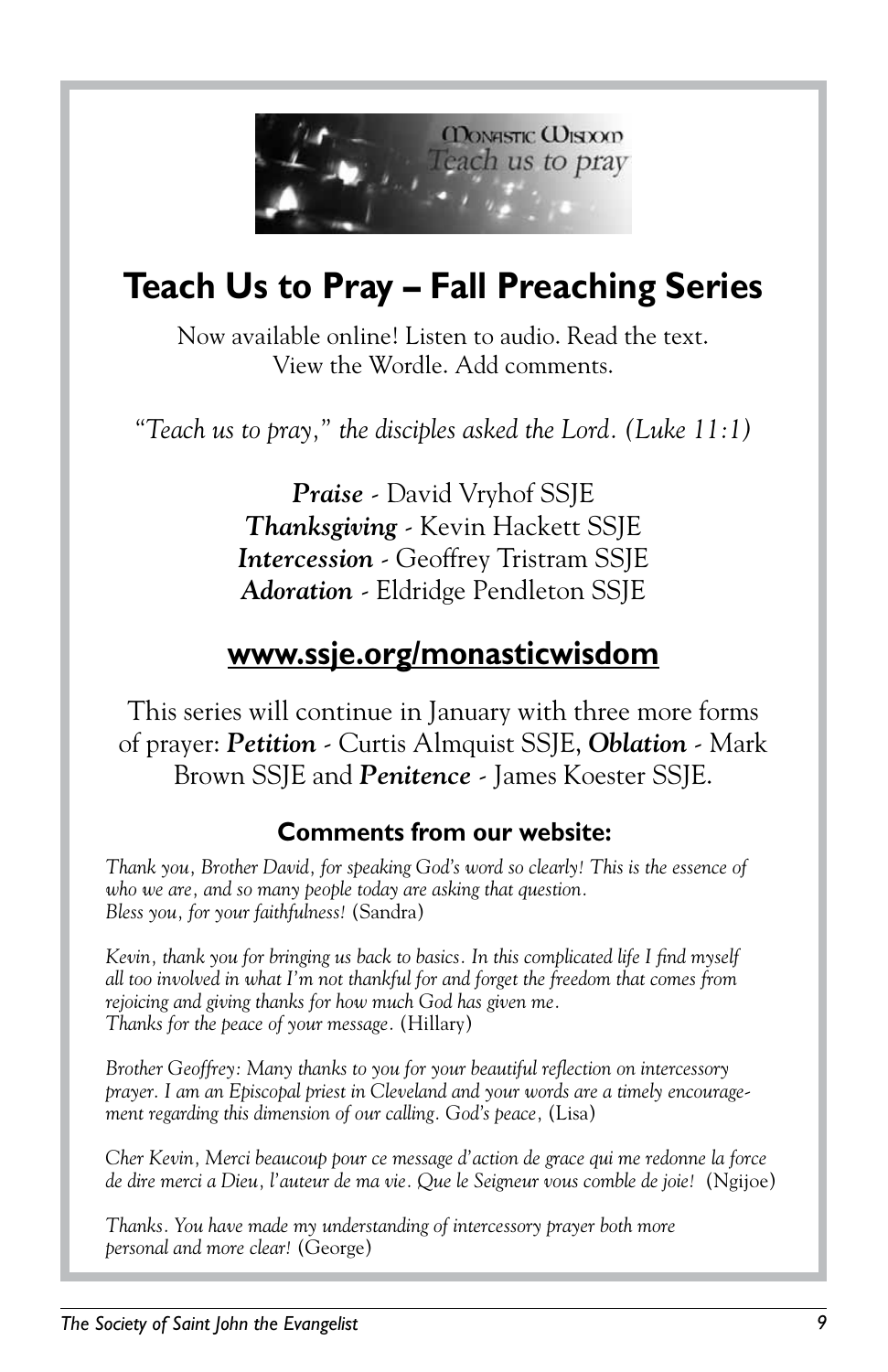

# **A Tribute to Paul Wessinger, SSJE**

#### **Bishop Frank Griswold**

#### **The Rt. Rev. Frank T. Griswold XXV Presiding Bishop of the Episcopal Church**

I met Paul Wessinger some fifty-five **L**years ago on my first visit to the Monastery when a wise priest at St. Paul's School, where I was a student, sent me to Father Alfred Pedersen SSJE for spiritual direction. All I remember of that very brief encounter with Paul was the ungainliness of his movements. Little did I know then that over time he would become the friend of my soul: one with whom I could share my life in Christ and to whom I could disclose the secrets of my heart.

 Times passed, as time does, and I responded to my own call to ministry. I was serving as rector of a parish in Philadelphia when I received a telephone call from a sister at St. Margaret's House in Germantown. She wondered if Father Wessinger might be "of use" the following Sunday at one of the services. With vague memories of the man I had met many years ago I said he would be welcome to preach.

 The next Sunday Paul appeared for the 9:15 Eucharist, a liturgy populated largely by young families with children. I remember the sermon vividly: it was about the eucharist. The words were somewhat abstract, but they were filled with urgency and passion. I looked around and saw that the children were completely still and their eyes fixed with fascination upon the preacher.



**Br. Paul with children in Haiti**

Paul's way was in huge contrast to my weekly efforts, when with props and other stratagems I worked to secure the attention of the younger members of my flock. Why had this monk succeeded with nothing but his plain words, while I with my clever inventions so often failed?

 We had lunch together and spent the balance of the afternoon discovering, to our mutual joy, that we both drank deeply from the same well of contemporary French Catholic spiritual and sacramental theology. When we parted company, I promised to visit the Monastery and renew my ties with the Society.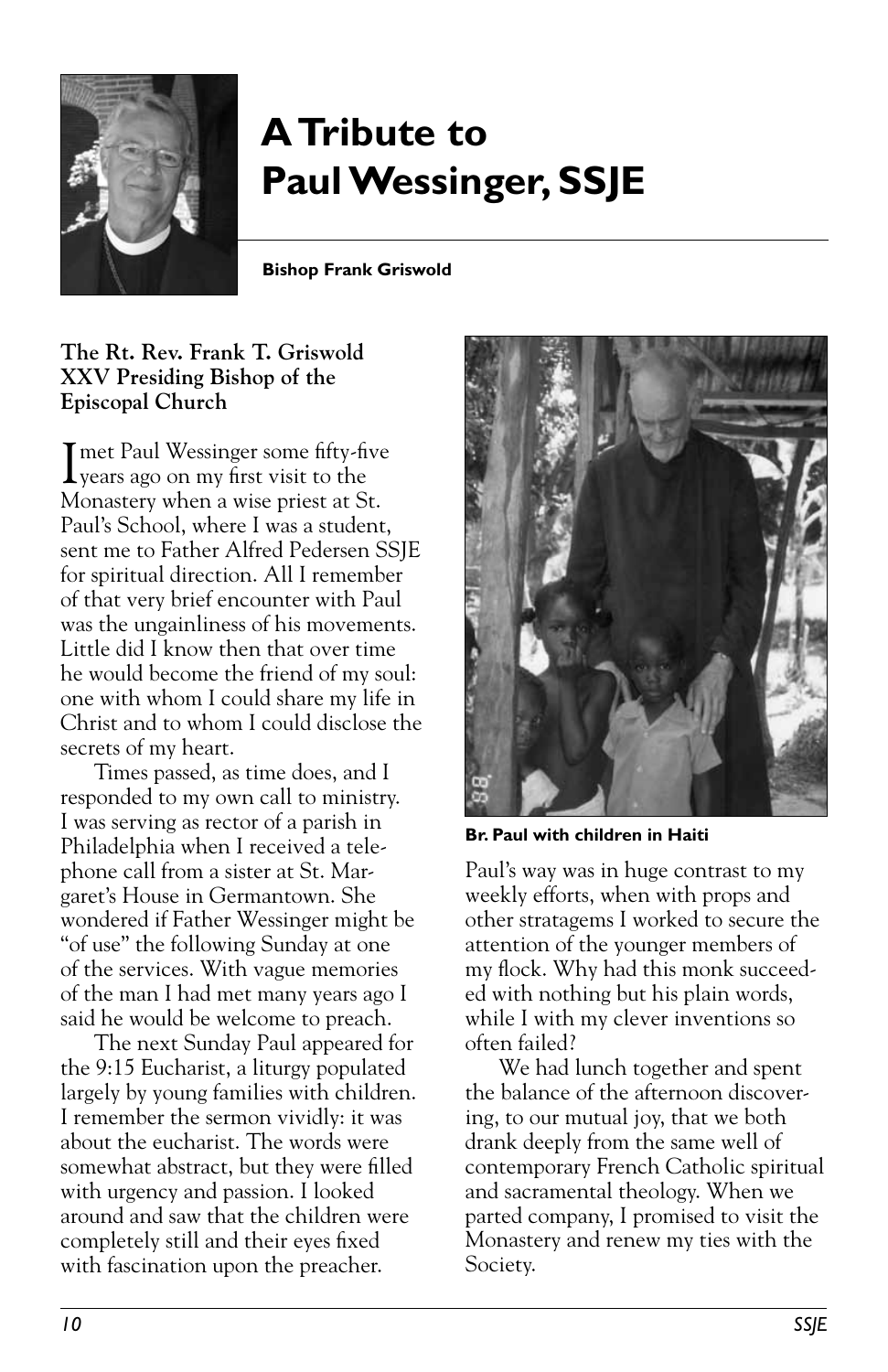

**Bishop Griswold with Br. Paul on the occasion of Paul's 90th birthday**

Shortly thereafter I made my way to Cambridge and as I sat in the chapel before Evening Prayer I realized that SSJE was very much home. This holy place had been a significant part of my formation since the age of 15 and continued during my college years when the Monastery had been my spiritual ground. Now, Paul had given me a gift in his invitation and encouragement to return.

 Several years later Paul suggested to Tom Shaw (SSJE), who had succeeded him as Superior, that I might be invited to give the annual Community retreat. In the context of the retreat and in the years that followed I came to know the secrets of Paul's heart, just as he came to know mine. His capacity to embrace with compassion the idiocies and aspirations of the human condition present in himself and others made him a wise and encouraging friend and counselor. The profligate mercy and love of God, so real to him, became the gift he conveyed to others with an assurance and a confidence that overruled our tendency to resist.

 When I was elected Bishop Coadjutor of Chicago it was perfectly clear to me who should preach at the ordination: one who knew both the burdens and graces of a ministry of oversight, and one who knew me. Paul's sermon touched upon the loneliness of the overseer and the importance of love at the heart of the relationship between the bishop and the diocese. It was clear that Paul's own experience of overseeing the Society was reflected in what he said that day, and I have pondered his words again and again over the years.

 As Presiding Bishop, it was my great joy to return the favor on Paul's ninetieth birthday and to preside and preach at the Liturgy celebrating his life and ministry. In my sermon I drew from Psalm 92, appointed for the occasion: *"The righteous flourish like the palm tree, and grow like a cedar of Lebanon. They are planted in the house of the Lord; they flourish in the courts of God. In old age that still produce fruit; they are always green and full of sap."* 

 I then went on to say that "the older Paul gets the more green and full of the sap of interior freedom and youthfulness of spirit he becomes. In him we are confronted by the paradox of an aging body indwelt by increasing interior strength made manifest in a disconcerting spontaneity, graced iconoclasm and impatient clearness about the true heart of the gospel and the lineaments of Christ's risen body, the church."

 I last saw Paul several weeks before he died when he was in the hospital for tests. Little did I realize as I leaned over the bed and kissed him good-bye, that this was "Adieu" until we meet again in the realm of the resurrection. As I left the hospital I reflected that now, four years after his special birthday celebration and in a hospital bed, my dear friend Paul was still very much full of sap.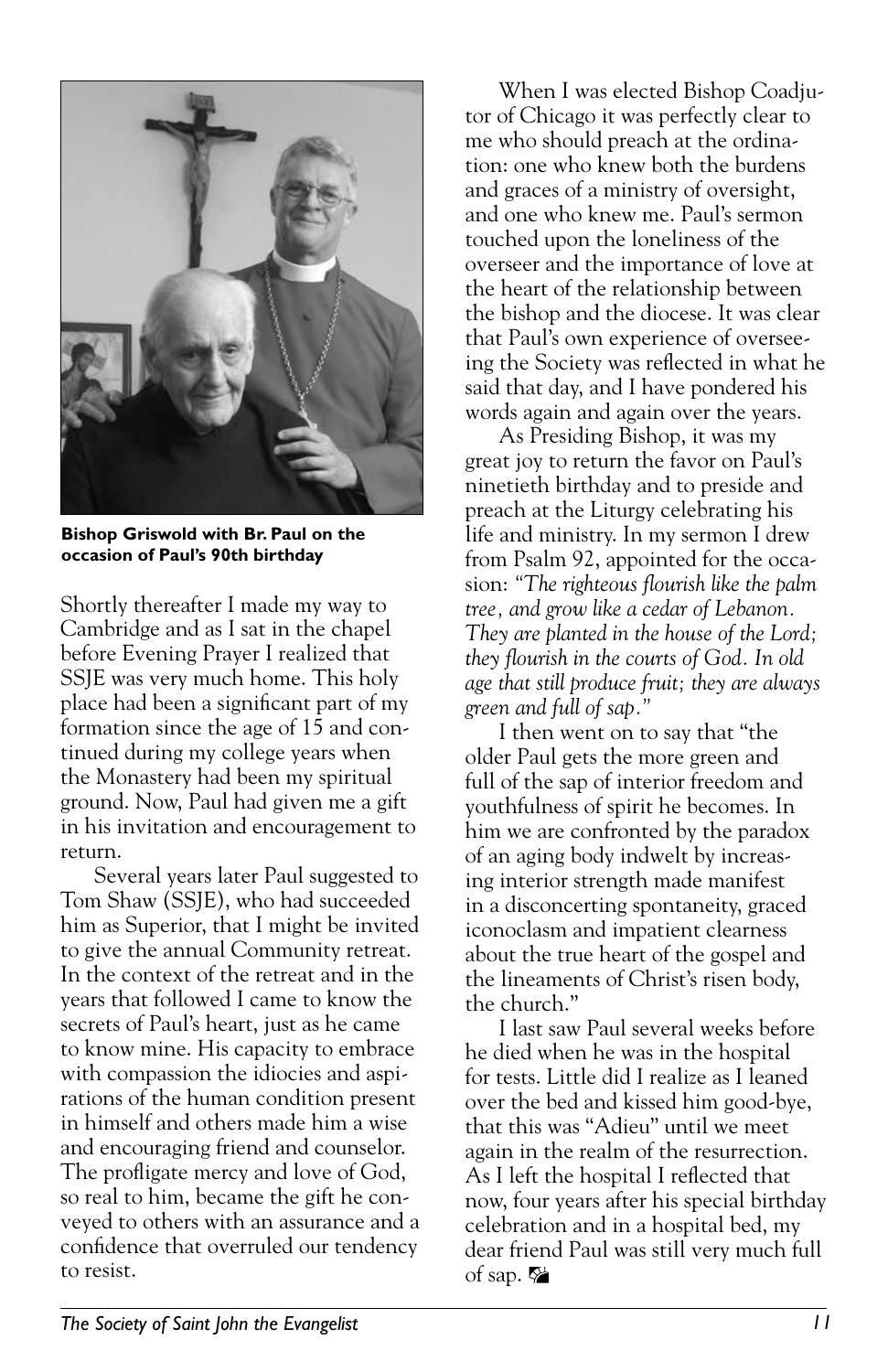# **Engaging in Ministry with Young Adults:**

### *The Ongoing Legacy of Br. Paul Wessinger, SSJE*

 $\mathbf 2$ r. Paul Wessinger wasn't into  $\mathcal{F}^{\prime}$ stuff." Of all the brothers' cells, Paul's always struck me as the most monkish in character, with just the bare essentials: bed (no bedspread), chair, desk, dresser, lamp, whatever books he was currently reading and whatever pills he was taking that got him well into great old age. Nothing in the way of aesthetic touches and very few mementos of his long and very full life. Paul's treasures were indeed of the heavenly kind.

 When he died last spring at the age of 94 we received many generous contributions in his memory. A few weeks ago when our thinking about new directions began to coalesce, it seemed only fitting that instead of memorializing Paul with "stuff," we would use these gifts to fund new initiatives involving young adults. Paul had first become involved with the Society as a student at Harvard, so this seemed especially appropriate.

 In reflecting on our life together it became increasingly compelling to us that we are here at 980 Memorial Drive for a reason, that there is a vision to be claimed for this place, that this place not only gives us continuity with our forebears in the Society, but is a galvanizing force of forward movement into God's future. The vision emerging is not a radical reframing of our life and ministry, but it is, we believe, a distinct and intentional shift in priorities. We will continue to do the same work we have done: retreats, spiritual direction,

#### **Mark Brown, SSJE**

teaching people to pray their lives. We will continue to offer sanctuary to God's people and nourish their prayer through the rich liturgical cycle that unfolds here day by day, year by year. And, by recalibrating some of this work, we will give higher priority to our work with young adults.

 This new priority is already beginning to take shape in concrete ways. First of all, we are setting aside more rooms in our Guesthouse for long term residents, for what we are calling "Monastic Residencies." We have for several years enjoyed the company of young adults living with us in the Guesthouse. These men and women not only help us with the practical work of offering



**Produce grown in our Emery House gardens was given to a local food bank and served at the monastery table throughout the summer and autumn. In addition to a large garden, we now have chickens and turkeys being raised on our property! (Pictured left to right) Emery House caretaker Brent Was, and his wife, Windy Dayton; with our summer interns Edmund Harris, Titus Presler, Jr. and his wife, Michelle Schaap.**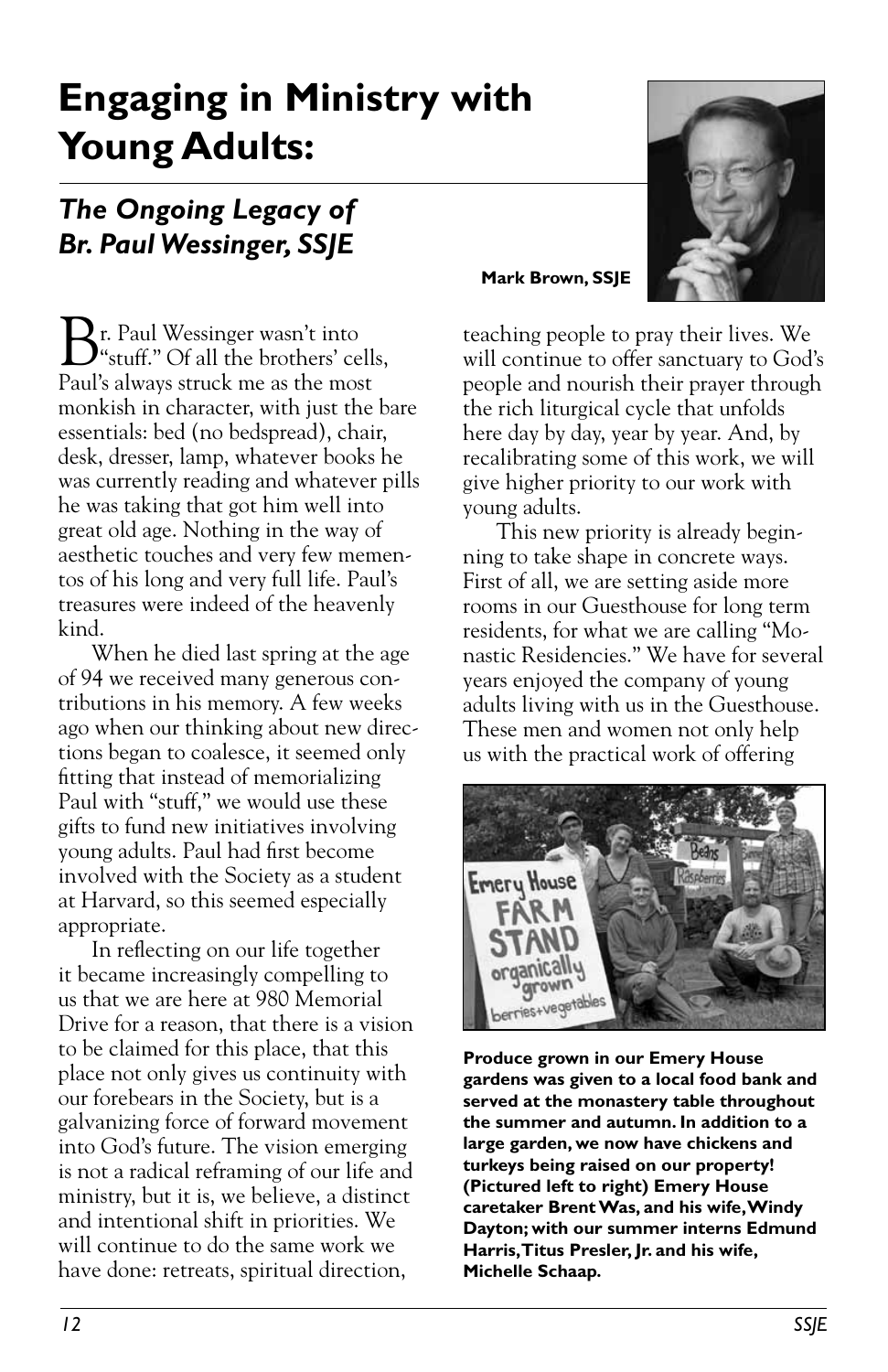hospitality to others, but bring the gift of their personalities and energies to our common life. They, in turn, can receive some experience of formation in the Christian life by living and worshipping alongside us. Until now, we have made this opportunity available to one or two at a time. We are increasing that number by increments as we explore the practical implications of these residencies. "Monastic Residencies," rather than being a tightly structured program, is a flexible and fairly open-ended arrangement, the details of which are worked out on an individual basis with the Guest Brother. We now have three young adults in residence—Elizabeth Sherlock, who works at the Harvard University Library, and two students at the Berklee College of Music, Ali Amr and Tarek Rantisi (who happen to be from Ramallah).

 "NightSong" will be an exploration into offering later evening services geared toward young adults. As I write, conversations are underway with interns from the Diocese of Massachusetts Micah Project and Relational Evangelist programs to plan and implement a pilot event in early December that we hope will become the first of many. The monastery was the site for a day of training recently for these diocesan interns; many of the participants were moved by the beauty of our chapel and worship and have begun to make regular visits. Some brothers are meeting with interns for spiritual direction and mentoring. The possibilities of collaboration with these and other groups are only beginning to become apparent.

 Emery House is another area of our life increasingly involving the participation of young men and women. In the last three years or so the property has blossomed (literally!) as a site for organic and sustainable agriculture and training in its methods. Under the energetic and imaginative leadership of Brent Was, our "caretaker" (the word he prefers), agriculture has returned to the farm in a big way—and getting bigger! Vegetables and fruits, chickens and turkeys and bees–who knows what's next? Brent's help in developing this vision goes well beyond the technicalities of growing things organically and into the rich terrain of theological understanding of the earth itself as a revelation of the divine. If at the monastery in Cambridge we are stewards of the mysteries of cross, altar and temple, at the farm we are stewards of the mystery of divine love as revealed in creation itself.

 The emerging vision of Emery Farm, as it would be fair to call it, has involved the participation of young adult interns who not only learn the "how to's" of organic farming, but constitute, along with Brent and his family, a praying, theologically reflective community on site. This last summer's interns were Titus Presler, Jr., Michelle Schaap, and Edmund Harris.

 In a sense, anyone who feels drawn into our orbit, even for just a few moments of quiet meditation in our chapel, has experienced a kind of vocation, vocation in the sense of a calling to respond to the divine initiative in some way. Our new and continuing Young Adult Initiatives are meant to increase the options on the vocational menu, to make more opportunities for young people to respond to vocation, whether it be for a lifetime or for a season of life or for an evening of worship. While it is always our hope and prayer that many will continue to feel called to life-long commitment, it is also our intention to honor the vocations of those who feel mysteriously drawn for a time, be it brief or otherwise.

 Br. Paul always struck me as one of the most forward thinking among us in spite of his very Spartan cell! I like to think he is pleased.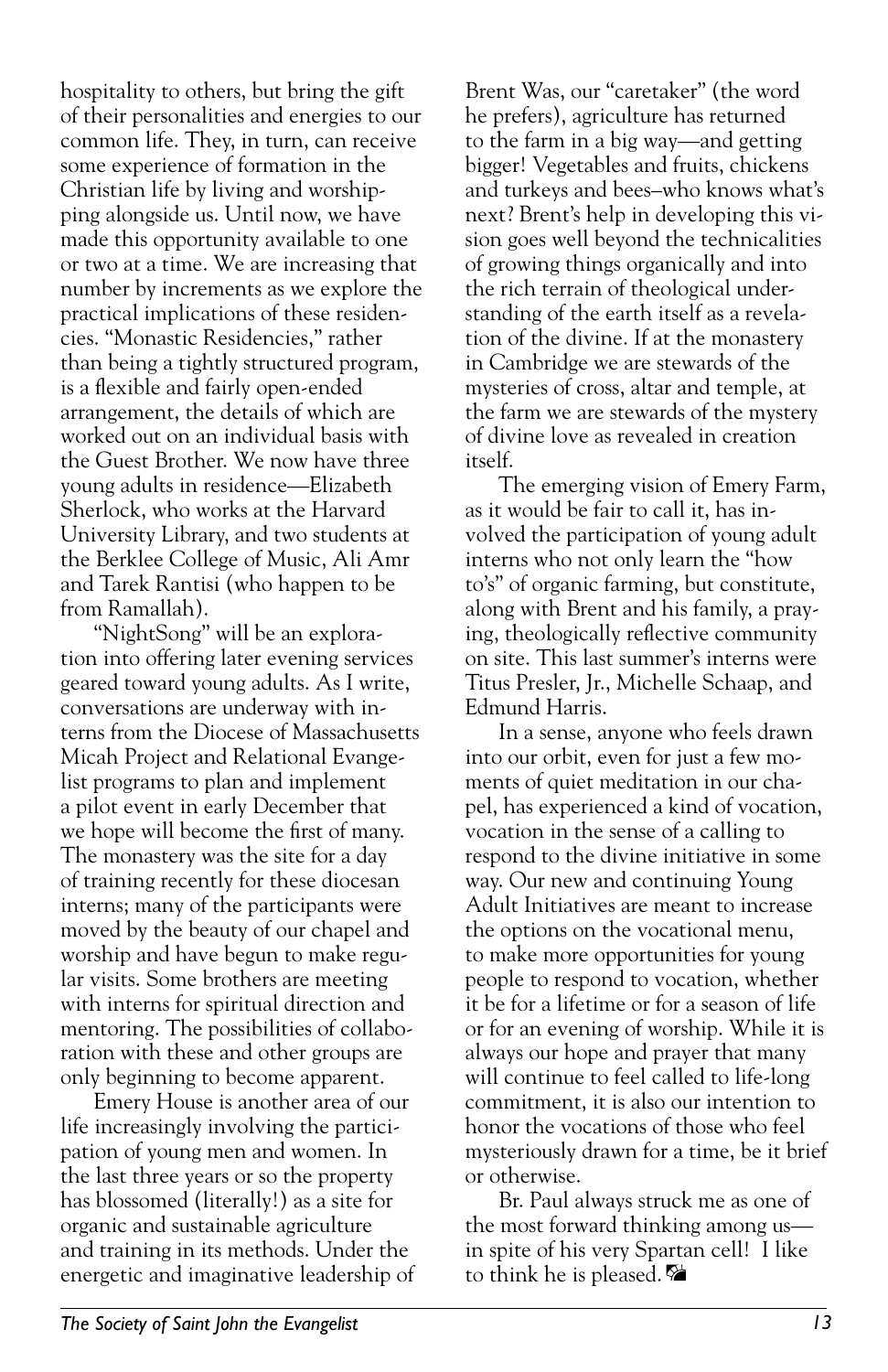

# **A Sending God:** *SSJE and Mission in the 21st Century*

#### **Kevin R. Hackett, SSJE**

Richard Meux Benson was a vision-ary priest and missionary. He founded SSJE with a dream of a community of men ready and available for ministry and mission, responding to needs of the day and time, and for which no other remedy existed. He envisioned a prayerful community who would go where the ministry of the church, or as he would say in *The Final Passover*, "the presence of the Body," was most lacking—and therefore most needed.

 SSJE, like many other religious communities of the 19th century, was established to brighten (not bring) the light of God to a world that was ravaged by the dark and destructive excesses and unforeseen social and economic consequences of the Industrial Revolution, for which the Church, like the larger society in which it was situated, was completely unprepared.

 We brothers believe we are at a point in history not unlike that in which we were founded. We are now faced, however, not with the devastation of industry, commerce, and modernity but that of technology, information, and post-modernity. At no time in history has it been easier to be "connected" to others, at least virtually. At no time in history has it been easier to access information and knowledge. And at no time in history has it been easier to be completely isolated. The virtual world, even on a 72-inch plasma screen, is *not* the real world. It is not the world of the Word-made-flesh, where "that which we have seen and touched



**Brs. Paul Wessinger and Kevin Hackett** 

and known" can be communicated to others and made concrete. And that, it seems to me, lies at the crux of our work in mission—and it gets us back to the founder's vision.

### **A Tradition of Mission**

Father Benson was way ahead of his time in his understanding of mission, which was for him fundamentally about making the presence of God in Christ tangible. It was not about converting the heathen to Christ. A century later, Mother Teresa would undertake the same kind of missionary work. Unlike so many of his contemporaries, he was not particularly concerned with success, at least as the word was commonly understood, and he was especially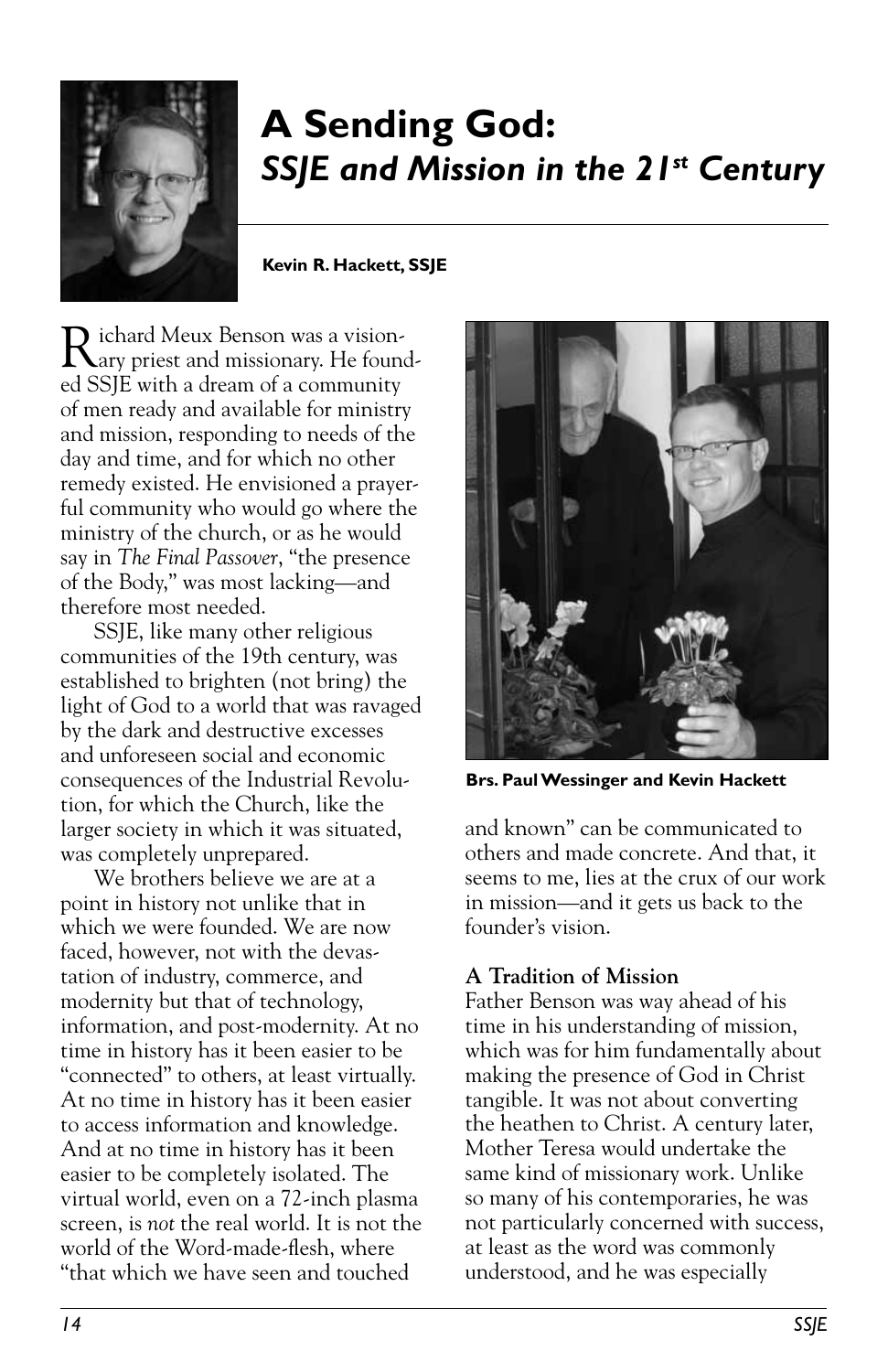disturbed by the preoccupation with numbers. He writes:

*One always feels somewhat suspicious when missionaries speak of success, and I am afraid I am inclined to think that those missions which are truest to Christ will be slowest in their success…*<sup>1</sup>

 In fact, he was concerned that India, at the time a prime "mission field" for the Church of England and not coincidentally, a place where vast fortunes could be amassed would yield too quickly to Christianity. He was skeptical that such a thing should happen at all, writing,

*Whether India will ever be a Christian country may be very doubtful. I cannot say I wish to see it. The experience of Christianizing countries leads one to believe that the country is Christianized at the expense of the souls…when all are Christians, none are.*<sup>2</sup>

Our present Rule of Life points us in this same direction:

> *Christ sends us with the same passionate trust and love with which the Father sent him into the world. Our mission is to bring men, women and children into closer union with God in Christ, by the power of the Spirit that he breathes into us. Christ is already present in the life of everyone as the light of the world.*<sup>3</sup>

 I think it would be true to say that we are likely to be far more concerned with the quality of someone's prayer and their life with God than we are the number of souls we may have won for Christ. That very language seems strikes many of us antiquated and alien.

### **The Mission of God —** *Missio Dei*

When I was in seminary, it was commonplace to speak of the "mission of the Church" and "the ministry of the



**In the monastery refectory, Brs. Eldridge Pendleton and David Allen with Nicholas Hayes, Tyler Bridge, Mahala Pruitt, Kelsey Hanf, and Natalie Finstad; interns serving in the Diocese of Massachusetts.**

Church," in which we were called to share. The language was intentional—a corrective for the student population's propensity to speak of "*my* ministry" or "*my* mission." That changed, however, after a visit by Leslie Newbigen, then Bishop of the Church of South India. He spoke not of the Church's mission or ministry but rather of the mission of God, the *missio Dei.* Though it is a completely modern term, arising from Swiss and German theological debates during the 1930s, it is entirely consonant with Patristic writings and with the theology of the Fourth Gospel, with its insistent use of the words *send, sends,* and *sent.* 

 The premise is simple: the Church participates and shares in God's mission already present and active in the world. Jürgen Moltmann speaks of it this way,

> *It is not the Church that has a mission of salvation to fulfill in the world; it is the mission of the Son and the Spirit through the Father that includes the Church.*<sup>4</sup>

 Which means, there is Church (and we could say SSJE) because there is mission, and not, there is mission because there is Church. The Church's role (and we could say SSJE's role) is part of, but not identical to, the *missio Dei.*  The Church (and we could say SSJE) participates in the mission of God. The Church's part, our part, is just that: a piece of a much larger whole. This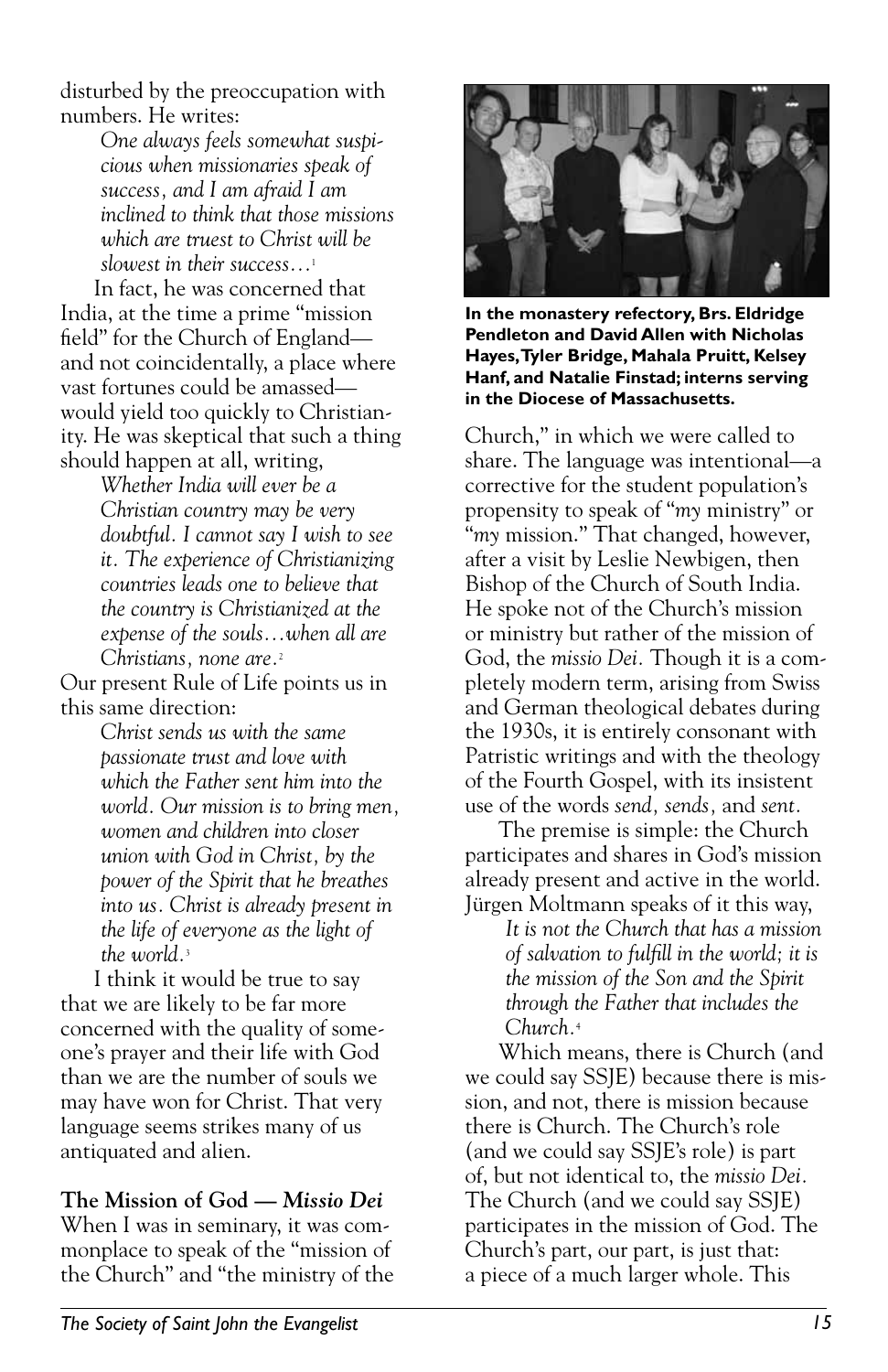

**Br. Curtis Almquist with children following a worship service in Tanzania**

notion is implicit in our Rule, echoing Scripture, *The divine Wind that blows where it chooses…*<sup>5</sup>

 The Church (and we by extension) is *part* of God's mission but by no means the entirety of God's mission and work in the world, and I'll note three examples.

- 1. The movement for equality among the sexes, for instance, did not begin in the Church; it was secular culture, in the work place, that justice for wages and treatment was first enacted. The Church was very slow in following, though it is also true that SSJE played an important role in such witness as there was, particularly in Br. Paul Wessinger's opening the monastery to women and his advocacy of their role in ministry. Was this the work of God, part of God's mission in the world? I would say, without a doubt.
- 2. Similarly, the struggle for recognition for gays and lesbians as full and whole human beings did not begin in the Church. Rather, it began when a group of gay men in a dreary bar in Manhattan had finally had enough harassment. Was it the work of God, part of God's mission? I think so, and though the Church is still hashing this one out, I think it is true to say that SSJE has been near the leading edge on this.
- 3. And third, the finally-growing concern for the earth and the environment. Rachel Carson's *Silent Spring* is usually

cited as the galvanizing text and beginning—not anything from the very late-coming, hardly-speaking Church. The work of God? Evidence of God's mission in the world? Absolutely.

#### **Essence not Attribute**

The point of all this is to say that mission is of the very essence of the God we know as Trinity, and like holiness, part of God's very nature, not simply an attribute. God, Newbigen would say, is a *missionary* or *sending* God. His warrant (and ours) for such a claim is the Gospel according to John—just as the Father sent the Son and the Father and the Son sent the Spirit, so the Father, Son, and Spirit sends the Church (and SSJE) into the world. Mission then is primarily about making the presence of God incarnate; that is, visible and tangible, in a particular place and a particular time, wherever "the Body is lacking"—and therefore most needed.

 This is a call that Father Benson would hear as deeply truthful, I think, and I am confident he would have recognized its theological implications for many missions past. I would not presume to say what the whole of our share in God's mission might be. I believe, however, that if we are fearless and faithful in our work of discerning whatever it is, it will make demands on us that will call forth gifts and strength that we did not know we had. We have at least as much—and actually, much more—going for us than the Twelve. We are no less and no more gifted than they.

<sup>1</sup> RMB, *Further Letters*, 1876, p. 115. 2

RMB, *Further Letters*, 1876, p. 165.

<sup>3</sup> SSJE Rule of Life, "Chapter 31: Mission and Service," Cambridge: Cowley Publications, 1997.

<sup>4</sup> Jurgen Moltmann, The Church in the Power of the Spirit: A Contribution to Messianic Ecclesiology, London: SCM Press, 1977, p. 64.

<sup>5</sup> SSJE Rule of Life, "Chapter 1: The Call of the Society," Cambridge: Cowley Publications, 1997.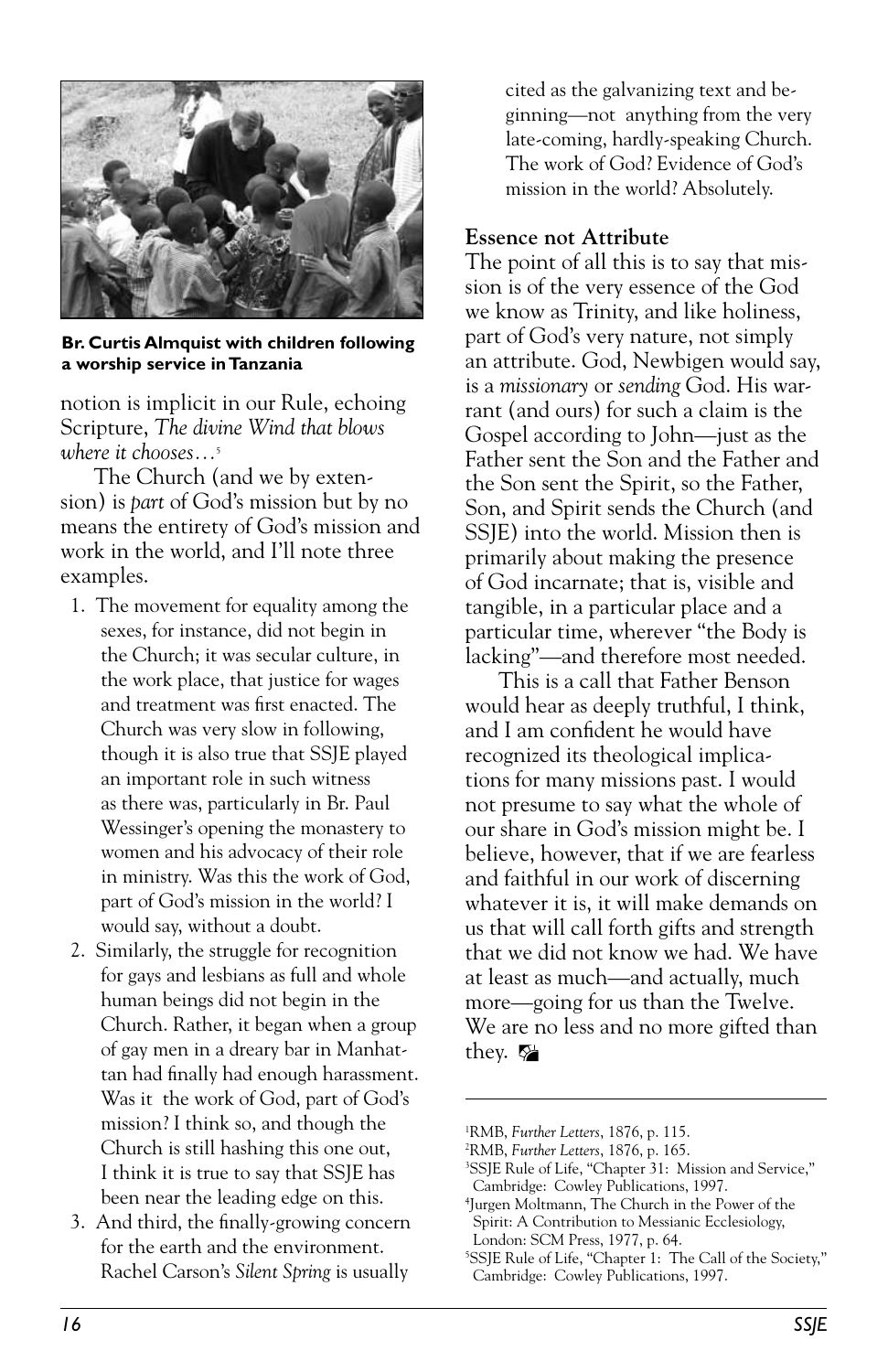# **Join the SSJE Brothers on pilgrimage to**



# **The Holy Land**

# **April 14–27, 2010 "The Bible and Its Setting"**

*Chaplain* - Br. Jonathan Maury, SSJE



**The view from the chapel of** *Dominus Flevit* **(Jesus Wept), looking out over the Old City of Jerusalem.**

 This course takes pilgrims from "Dan to Beersheva," – the ancient description of the extent of the Holy Land from north to south (II Samuel 3:10). It is designed to give participants an experience of the sacred geography and topography of the Holy Land, and the physical background to both Testaments. Old Testament sites include the archeological discoveries at the City of David and Hezekiah's Tunnel, Hebron, Mamre, Beersheva, Megiddo, Jericho, the Jordan Valley and Elijah's Mount Carmel. New Testament sites include important locations in Jerusalem and the Galilee. We also examine recent archeological excavations at Sefaris and Bethsaida.

 This study course/pilgrimage includes two nights in Galilee and one night in the Negev Desert. It combines study and prayer, pilgrimage and spirituality, so the course not only deepens one's understanding of the Biblical settings but also deepens one's faith in the God who reveals himself in this land. For more information and to register, contact St. George's College, Jerusalem, at **www.sgcjerusalem.org**.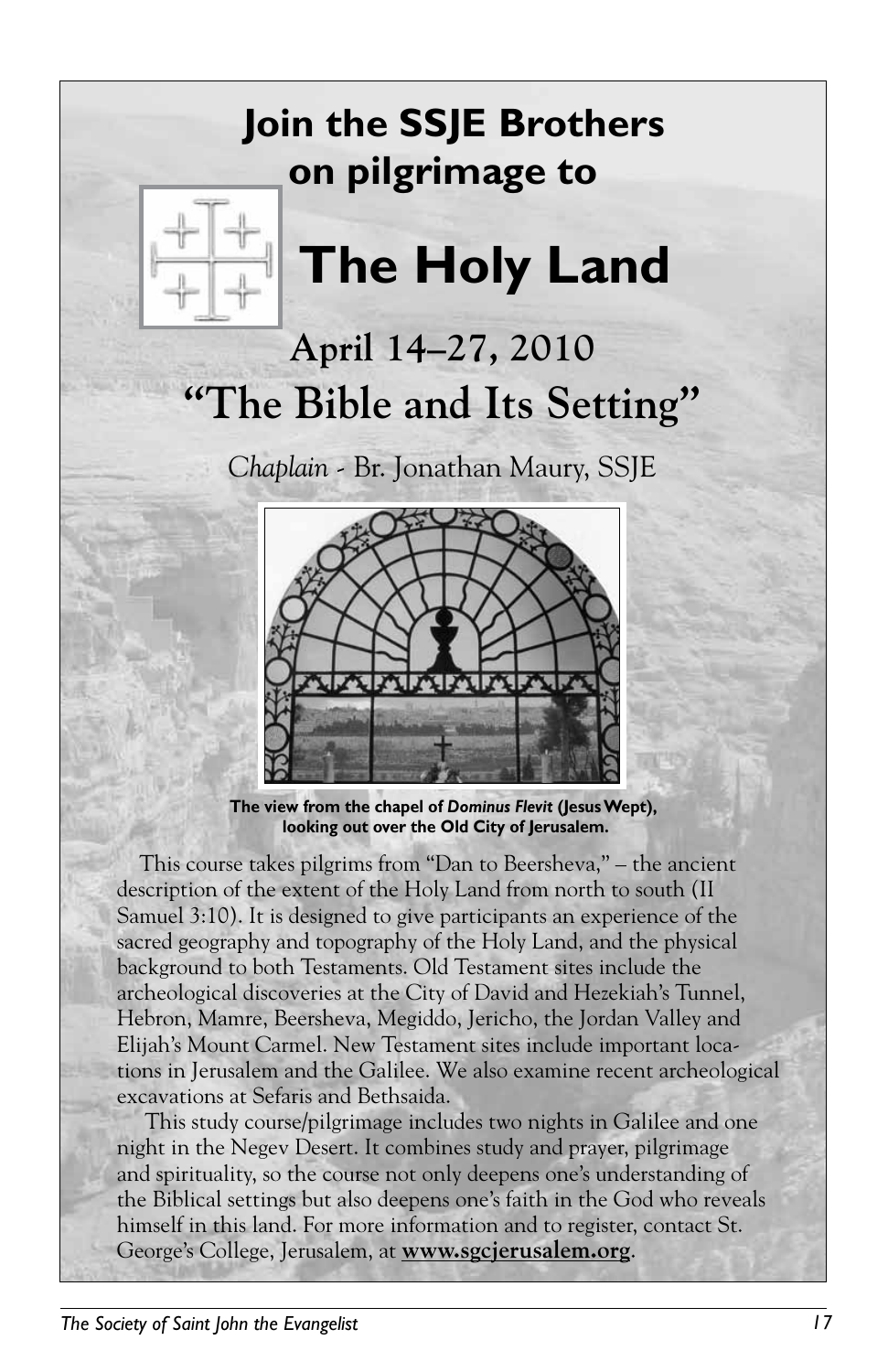# **Pray Always**

### *A meditation by John Goldring, SSJE*

*"Jesus told a parable about the need to pray always and not to lose heart."* Luke 18:1



 $A$  wonderful way to pray always is  $A$ "The Jesus Prayer." It is a simple and direct way to pray. The words are simply: "Lord Jesus Christ, have mercy on me." Breathe in when saying "Lord Jesus Christ"; breathe out when saying, "have mercy on me." Repeat this many, many times. You can pray this in your home or at your work. You can pray this in a car or on a plane, when washing the dishes, when sitting on a park bench. Gradually this prayer will become second-nature to you. You will become able to pray this prayer as you breathe.

 The Jesus Prayer can accompany you throughout the day. The prayer will gradually allow you to ignore intrusive thoughts and to concentrate. It is a very simple practice, and has been used for hundreds of years by both monks and lay people. As you pray, turn inward to your heart, where Jesus resides. Jesus is your constant companion. He resides within you. Jesus is closer to you than you are to yourself.

Breathe in; breathe out: "Lord Jesus Christ, have mercy on me." "Lord Jesus Christ, have mercy on me." "Lord Jesus Christ, have mercy on me." "Lord Jesus Christ, have mercy on me."

# **Want to learn to pray your life?**



Join our one-year monastic experience program. Contact us at vocations@ssje.org.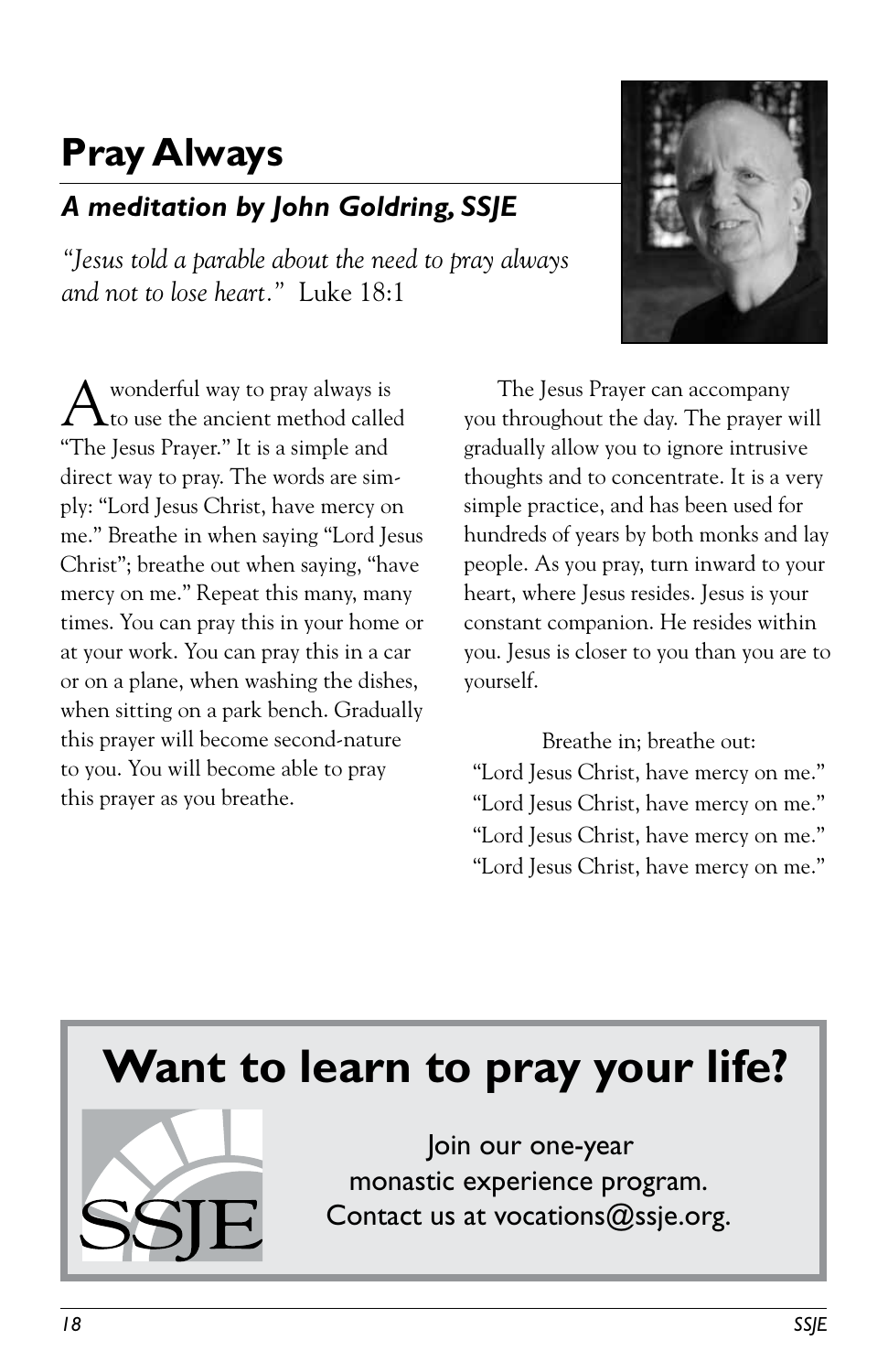We are happy to make available for purchase both a **2010 Wall Calendar** and the **SSJE Ordo, Advent 2009 through Advent 2010**. To buy copies please visit **www.ssje.org/store**

### **2010 SSJE wall calendar**



The SSJE brothers are pleased to make available a color wall calendar of images from our monastery in Cambridge, Massachusetts, complete with red letter feast days. We hope that you will enjoy watching the changing seasons with us.

**\$15.00** 8.5" x 11" 22 pages coil bound full color

### **The SSJE Ordo**

### compiled and edited by Jonathan F. Maury, SSJE

We are proud to make the guide to our daily round of worship and prayer available to our friends. The Ordo is an in-depth and comprehensive schedule of the readings and prayers used by the brothers of SSJE each day, which will allow friends to follow along and pray with the community.

#### **\$20.00**

244 pages, spiral bound

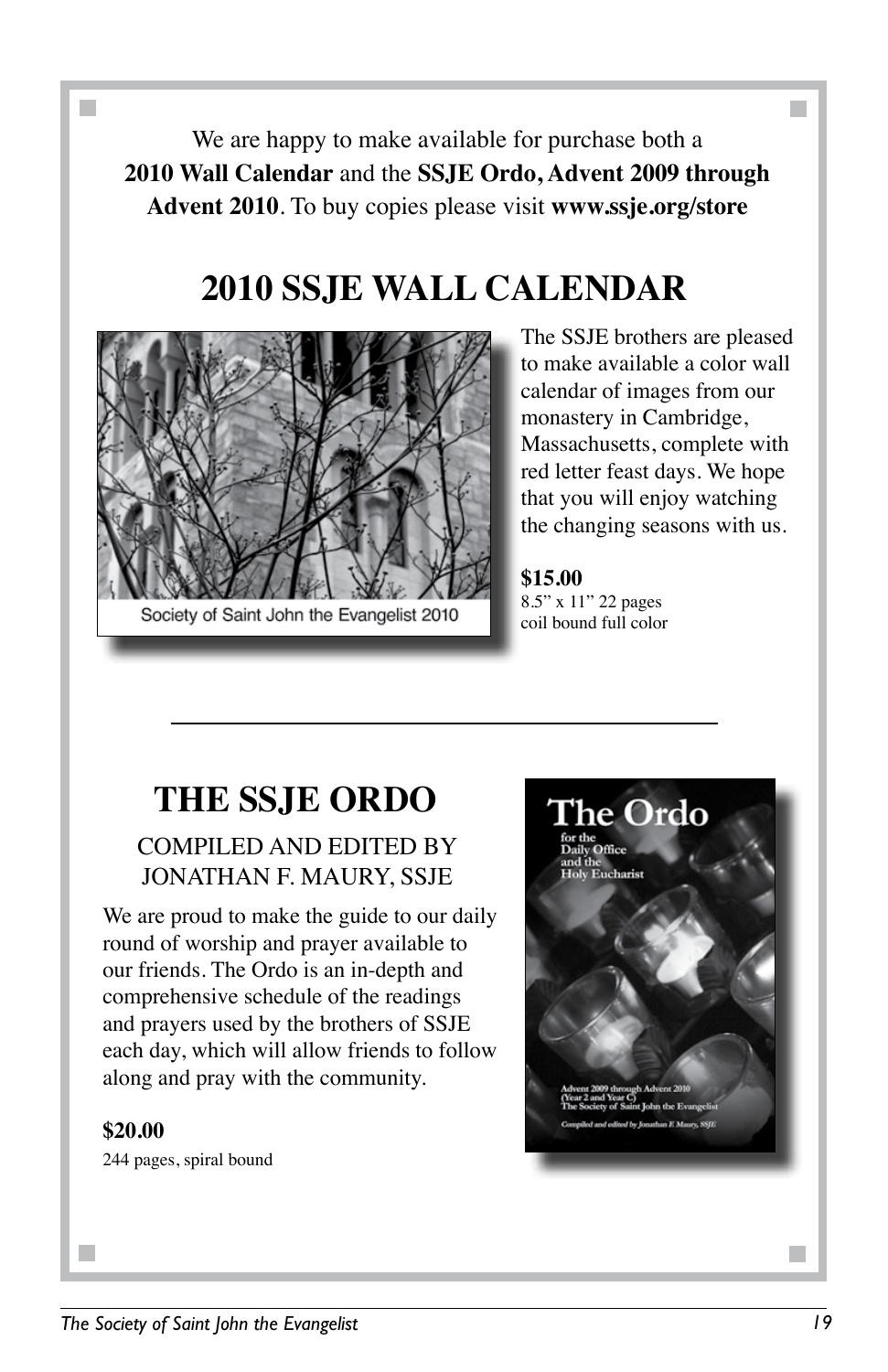



Consider joining the Fellowship of Saint John (FSJ), an association of more than 850 men and women around the world who share a spiritual friendship and prayer with the SSJE brothers.

More information at **www.SSJE.org**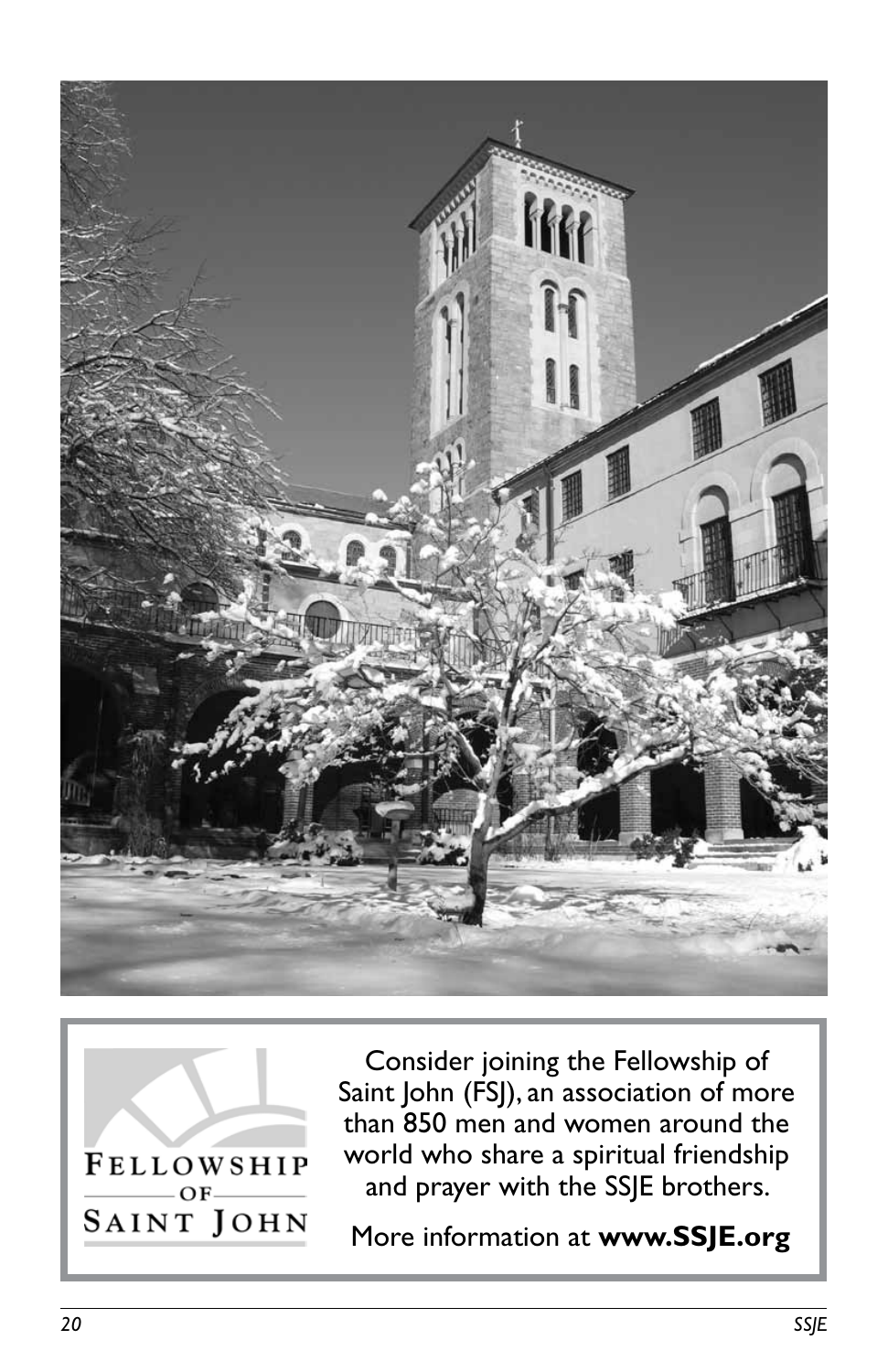# *An invitation to the Members of the Fellowship of Saint John*

**St. John's Day**, our Patronal Feast, will be celebrated at the monastery on Saturday, May 1, 2010, at 11:00 a.m. The Most Rev. Katharine Jefferts Schori, Presiding Bishop of the Episcopal Church, is our guest preacher. Please join us for the liturgical celebration and for the luncheon in the cloister garden.

FELLOWSHIP  $-OF -$ SAINT JOHN



**The Most Rev. Katharine Jefferts Schori** 

### **The Fellowship of Saint John (FSJ)**

is comprised of men and women throughout the world who desire to live their Christian life in special association with the Society of Saint John the Evangelist. They have a vital interest in the life and work of the community and support our life and ministries with their prayers, encouragement, and financial gifts. The brothers of the Society welcome members of the FSJ as partners in the gospel life, and pray for them by name in our daily worship, following a regular cycle. Together with us they form an extended family, a company of friends abiding in Christ and seeking to bear a united witness to him as "the Way, the Truth, and the Life," following the example of the Beloved Disciple.

 Members of the Fellowship of Saint John seek to live an ordered life of prayer and service in association with the Society, and follow a Rule of Life which expresses a common commitment to faithful discipleship. The bond between members of the FSJ and our Society is spiritual and personal. Members of the FSJ regularly pray for us, visit the houses of the Society when possible, and keep up to date with the life and ministry of the community. To explore becoming a member of the FSJ, please write to The Fellowship of Saint John, 980 Memorial Drive, Cambridge MA 02138 USA; or email us at monastery@ssje.org.



**Br. James Koester with Yves Samson and the Venerable Pierre Voyer, members of the Fellowship of St. John, from the Anglican Diocese of Quebec.**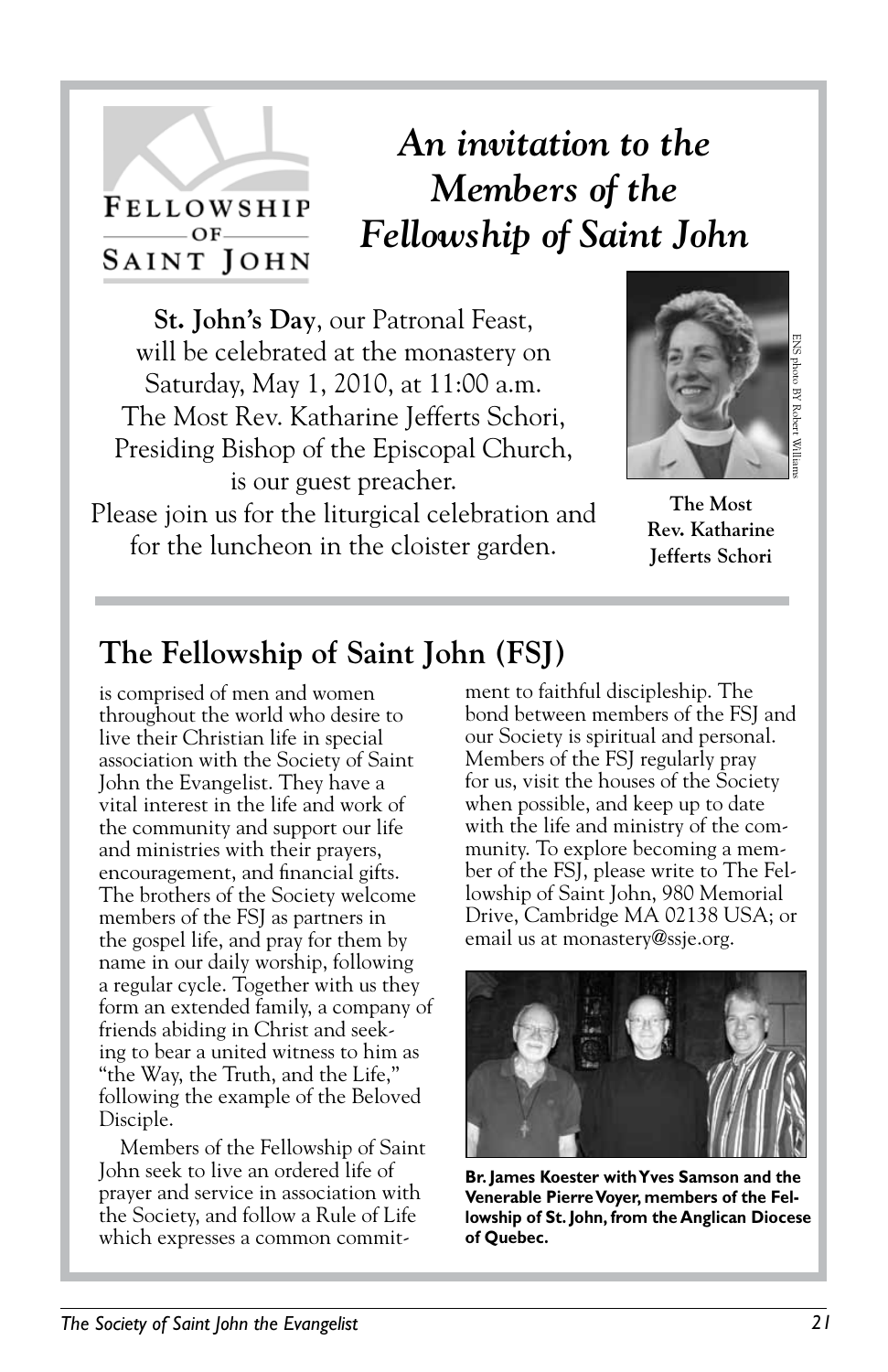### **COMMUNITY NEWS**



At General Convention in July at Anaheim, California are **Brs. Curtis Almquist, Geoffrey Tristram,** and **Tom Shaw**, with the Rt. Rev. Frank Griswold, XXV Presiding Bishop of the Episcopal Church. Br. Geoffrey served as Chaplain to the House of Bishops during the last triennium; Br. Tom is Bishop of Massachusetts.

**Br. Kevin Hackett SSJE** traveled to St. Olaf College in Northfield, Minnesota to attend the annual meeting of the Hymn Society, July 11-17. He was responsible for leading Compline each evening.



**Br. James Koester with the Rev. Barbara Andrews, Director of the Sorrento Centre.** 

From July 18 to 27, **Br. James Koester** led an icon writing workshop at the Sorrento Centre in British Columbia. While he was there, a plaque honoring the generosity of the Society of St. John the Evangelist was unveiled. SSJE had a branch house in Sorrento for a brief time. When the Society withdrew, the property was donated to the dioceses of the Anglican Church in British

Columbia in order to establish a center for lay training and education. Today the Sorrento Centre hosts hundreds of people each year to its courses. Br. James has been a regular course leader over the last several years.

**Br. Mark Brown** served as chaplain for a course at St. George's College, Jerusalem, July 21 to August 3. Thirtyfive people from around the Anglican Communion participated in this course, including a large group from the Anglican Cathedral in Nassau, the Bahamas. Places associated with the life and ministry of Jesus were visited in Jerusalem, the Galilee, the coastal region and the desert.



**Br. Mark Brown (front center) with pilgrims at St. George's College, Jerusalem.**

**President Obama's Day of Service**. More than 60 people volunteered their labors on September 12 to help us clear the northern shoreline of our Emery House property as part of a diocesansponsored service day. The workers



**Standing at the far left, Brs. Curtis Almquist and Robert L'Esperance with our Emery House Property Manager Brent Was and daughter Hannah Maeve, with some of the day's amazing volunteers.**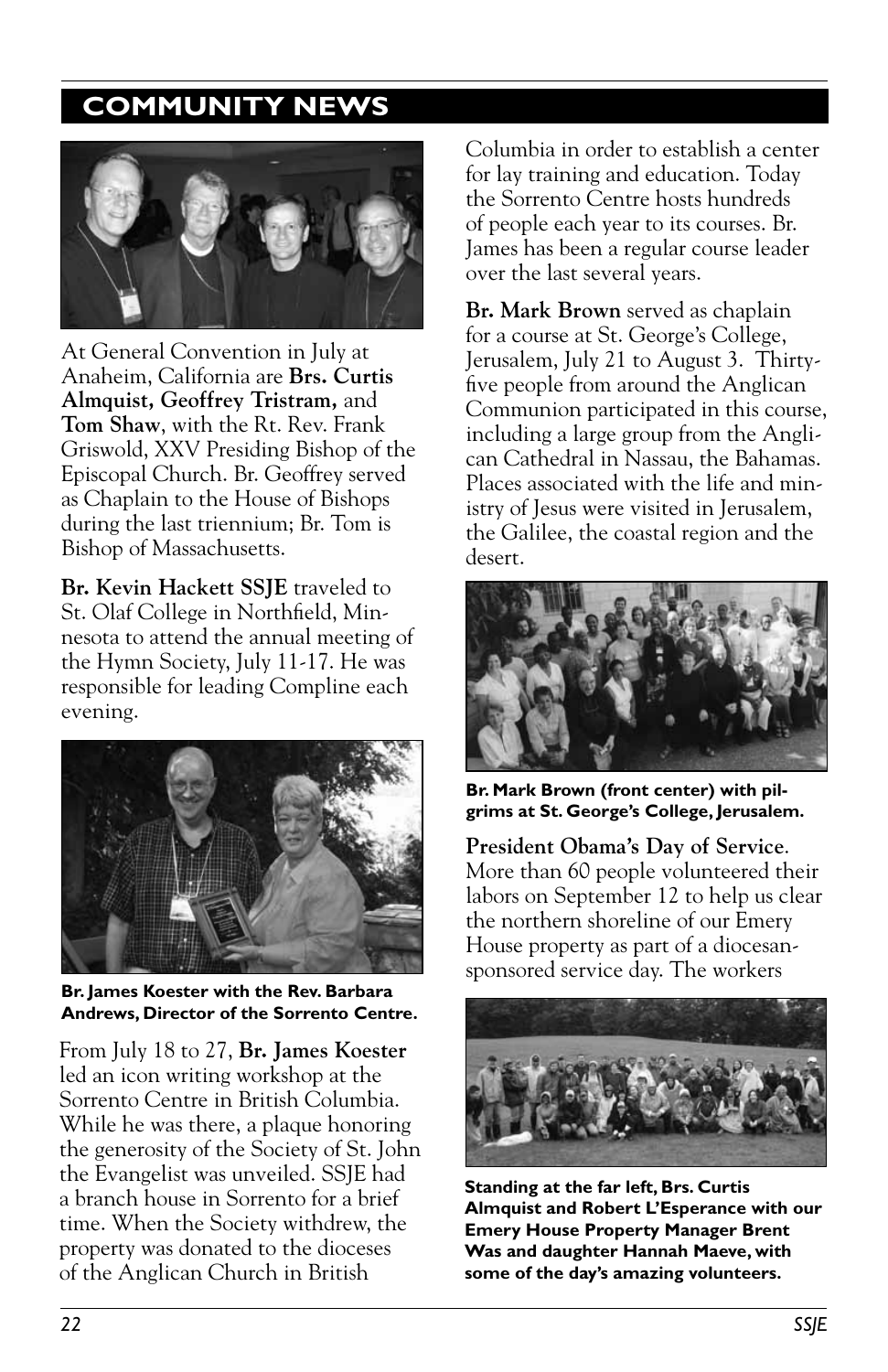began the day with a walking meditation in the north fields. Although they worked under some rather trying conditions (rain, mud, difficult terrain) there was lots of good humor and cheer. It was estimated that the volunteers moved over a *ton* of trash–from car tires to disposable pens to fishing gear–that had washed ashore from the Merrimack River. This section of the Merrimack is directly adjacent to the fresh-water marsh that is part of Emery House's rare eco-system resources.

**Br. Curtis Almquist** led the Clergy Retreat for the Diocese of Southwest Florida at the DaySpring Conference Center, September 14-16.

Twenty young adults serving as interns this year in the Diocese of Massachusetts met at the monastery on September 19, for a day of teaching and reflection led by **Brs. Curtis Almquist**  and **David Vryhof**. The interns are participating in two diocesan programs, The Micah Project and the Relational Evangelists' program. The topic for the day was "Life in Community."



**Brs. Curtis Almquist and David Vryhof with the diocesan interns.**

The brothers hosted a **Cookout for Students** on September 22 following the evening liturgy. We shared good food–*vegetarian chili*–and good fellowship with undergraduate and graduate students from nearby universities.



**Br. Jonathan Maury and students at our annual fall cookout.**

September 24 marked the 15th anniversary of our **Br. Tom Shaw's** consecration as the 15th Bishop of the Diocese of Massachusetts. Bishop Shaw's recent book¸ *Conversations with Scripture and Each Other*, is available from Rowman & Littlefield Publishers **(www.cowleypublications.org).**  On September 19, **Br. David Vryhof**  gave a talk on prayer at St. Anne's Episcopal Church, Lincoln (MA), entitled "Praying for Others (even our enemies)."



**Bishop Tom Shaw SSJE in 1994**

On September 20, as he has for several years, **Br. Eldridge Pendleton** celebrated and preached at Adelynrood, the retreat center of the Companions of the Holy Cross in Byfield, Massachusetts. Recently he accepted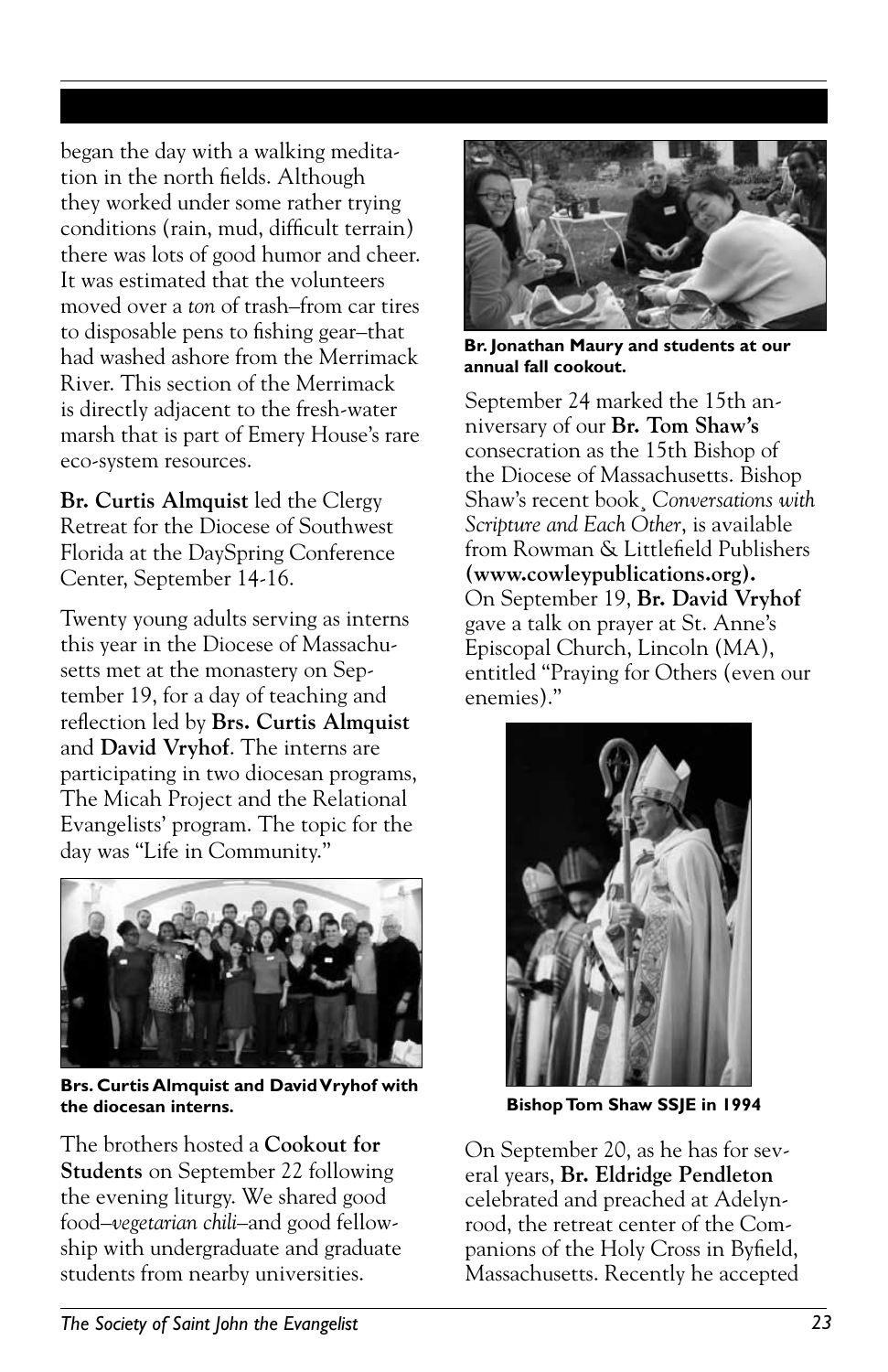

**Eldridge Pendleton, SSJE**

the position of chaplain of the Parker River chapter of the Companions of the Holy Cross.

**Br. David Vryhof** was the speaker at the Clergy Conference of the Diocese of Pittsburgh, September 30-October 2. He also led a day-long workshop on spiritual discernment and spoke to young people at Calvary Episcopal Church in Pittsburgh, October 3-4. **Brs. Curtis Almquist** and **Geoffrey Tristram** led the Clergy Retreat for the Diocese of Virginia at Shrine Mont, October 12-14. **Br. Curtis** also led the Clergy Conference of the Diocese of Texas at Camp Allen, October 26-28.



**Brs. Geoffrey Tristram and Curtis Almquist with Bp. David Jones and Bp. Shannon Johnston, Bishop of Virginia.**

In October, the brothers met with Bill Hammer of HKT architects and John Sabbag, our project manager, to receive and review the completed plans for the renovation of the monastery. Old electrical, plumbing, heating and safety systems will be replaced with

new energy-efficient systems. Disability access and enhanced meeting spaces will be created. Currently the **Stone & Light Capital Campaign** has raised \$8.4m towards the 2010 \$10m goal.



**Br. James Koester: Winner!!!**

**Br. James Koester** won *first prize* for the honey produced this year at Emery House at the first-ever Cambridge Urban Agricultural Fair. Our six hives produced 150- pounds of honey. Some of the honey will be sold in the monastery bookstall this Advent; the rest will appear on the refectory breakfast table and in our Eucharist bread, baked for us each week by our friend and Fellowship member Charlene Arzigian.



**Br. David Vryhof preparing to lead a class at St. Philip's Theological College.**

From October 31 through November 14, **Br. David Vryhof** was in Maseno, Kenya, where he led a two-week semi-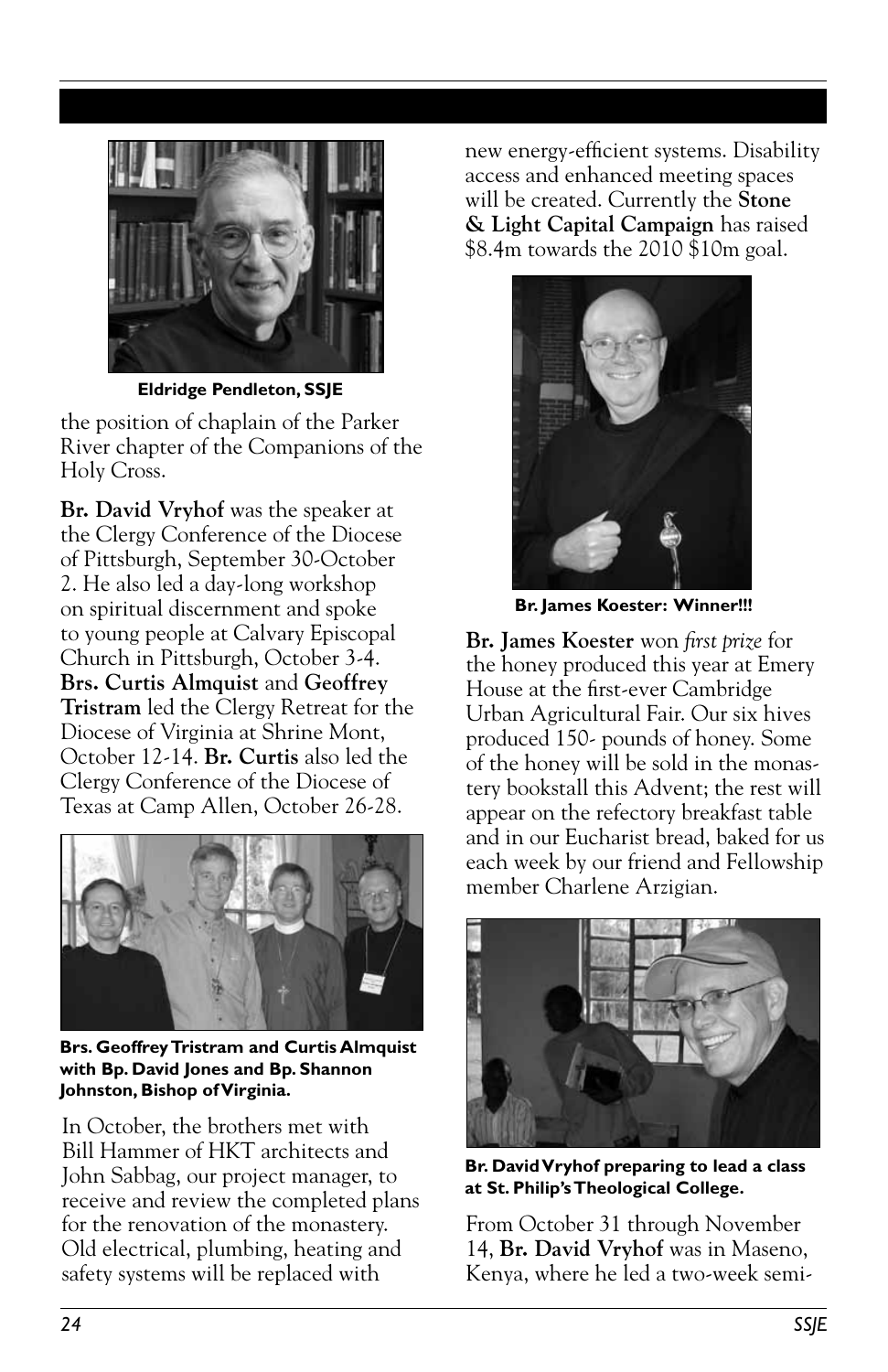nar and retreat entitled "Christianity in Practice" for the faculty and students of St. Philip's Theological College.

**Br. Kevin Hackett** served as the chaplain for a "Palestine of Jesus" course at St. George's College, Jerusalem, from November 3-16. For a listing of courses in 2010 for which SSJE brothers will serve as chaplains, see page 19 in this issue.



**Luke Ditewig**

**Luke Ditewig** arrived at the monastery on November 11 to begin our yearlong "Monastic Experience" formation program. A California native, Luke is a graduate of Gordon College and Princeton Theological Seminary and

has worked with Inter Varsity Christian Fellowship.



**Br. Eldridge Pendleton** and Jamie Coats, our Director of Development, traveled to Ripon, Wisconsin, to meet with the Sisters of the Holy Nativity, who have generously donated to us their holdings of the papers, photographs, and memorabilia of Charles Chapman Grafton, one of the founders of SSJE and co-founder (with Mother Harriet Margaret Vose) of the Sisterhood of the Holy Nativity (SHN). Br. Eldridge is pictured here with SHN Sisters Abigail, Margaretta and Boniface. Included in the gift was the first chalice made for the Society (1870), Grafton's rosary, and the prayer robe presented to him by St. Tikhon.

# **Interested in living in a monastic community for a year?**



Join our one-year monastic experience program. Contact us at vocations@ssje.org.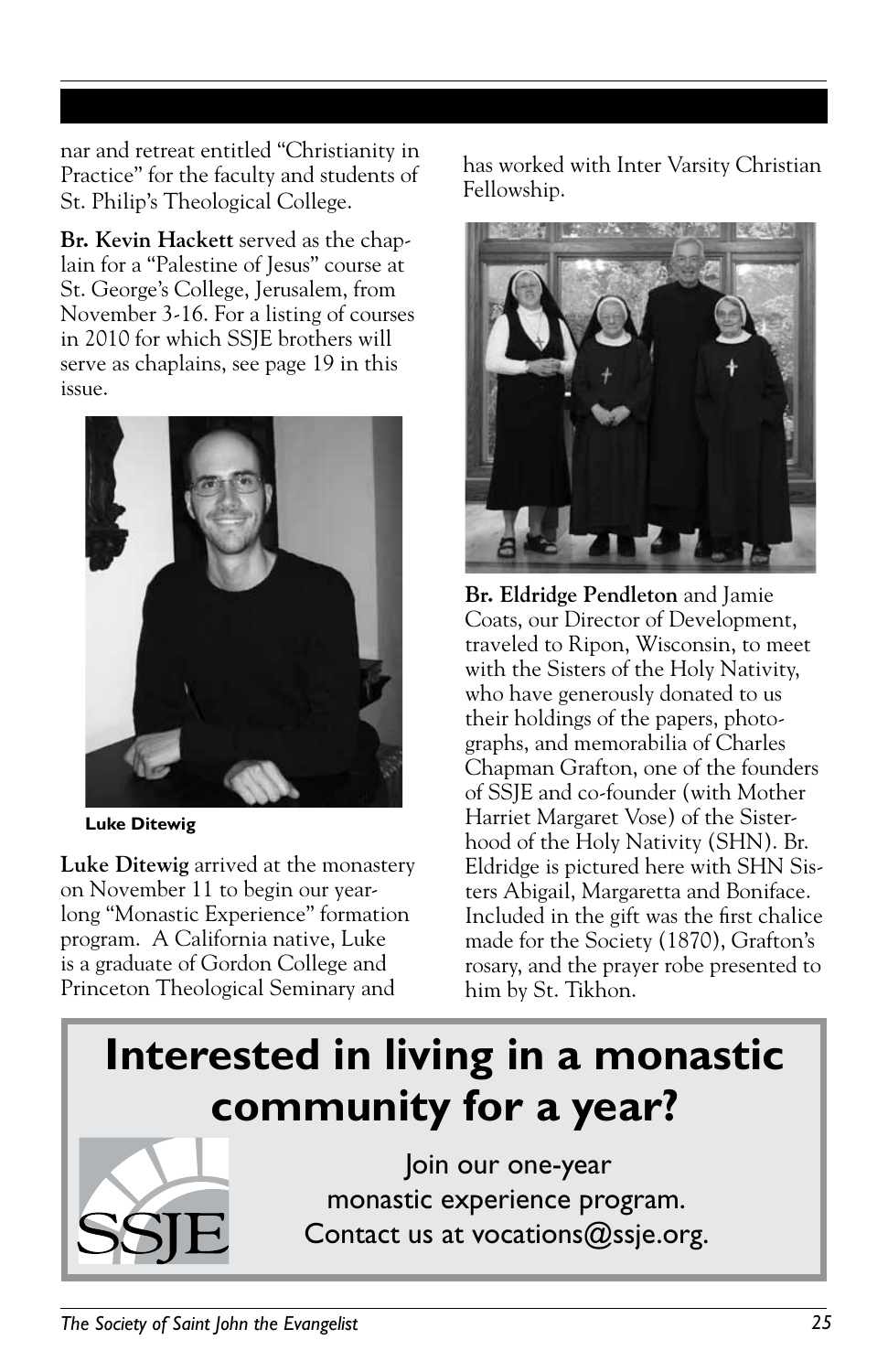

### **The Society of Saint John the Evangelist The Friends of SSJE**

*The monastery offers people in the church an opportunity reconnect with the spiritual river upon which we all depend. That river sometimes becomes inaccessible to those who are working so* 

*hard out in the field. We can lose touch with our spiritual underpinnings. Coming to the monastery and being associated with the monastery, even when I am not there, has brought me back into that river. It is a sustaining river of spiritual health, where I reconnect with the joy of being a follower of Jesus.* **The Rev. Susan S. Gaumer**

### **Please Remember SSJE in Your Will**

 $\left(VJ\right)$ ait just a minute and think about what is the single most *important thing to you. Most people probably would say it's some kind of love: your love for your daughter, my husband's love for me, my love for my children, love for a friend. I think most of us want to be able to leave love behind us.* 

 *There is no institution I know that radiates love the way the Brothers do. If you want to enter into this dream of love—which* 

*flows from Christ out through the hands of the Brothers—then make it possible for them to love in this huge way that they do. A bequest to the Brothers will mark your life with love.*

Please remember SSJE in your will. Please let us know if you would like a copy of the **Ways of Giving** brochure to learn how you can include SSJE in your estate planning.

Friends of SSJE The Society of Saint John the Evangelist 980 Memorial Drive, Cambridge, MA 02138

Tel: (617)-876-3037 ext. 24 E-mail: friends@ssje.org

**www.ssje.org**

Friends

#### **www.ssje.org**

#### **Polly Chatfield**





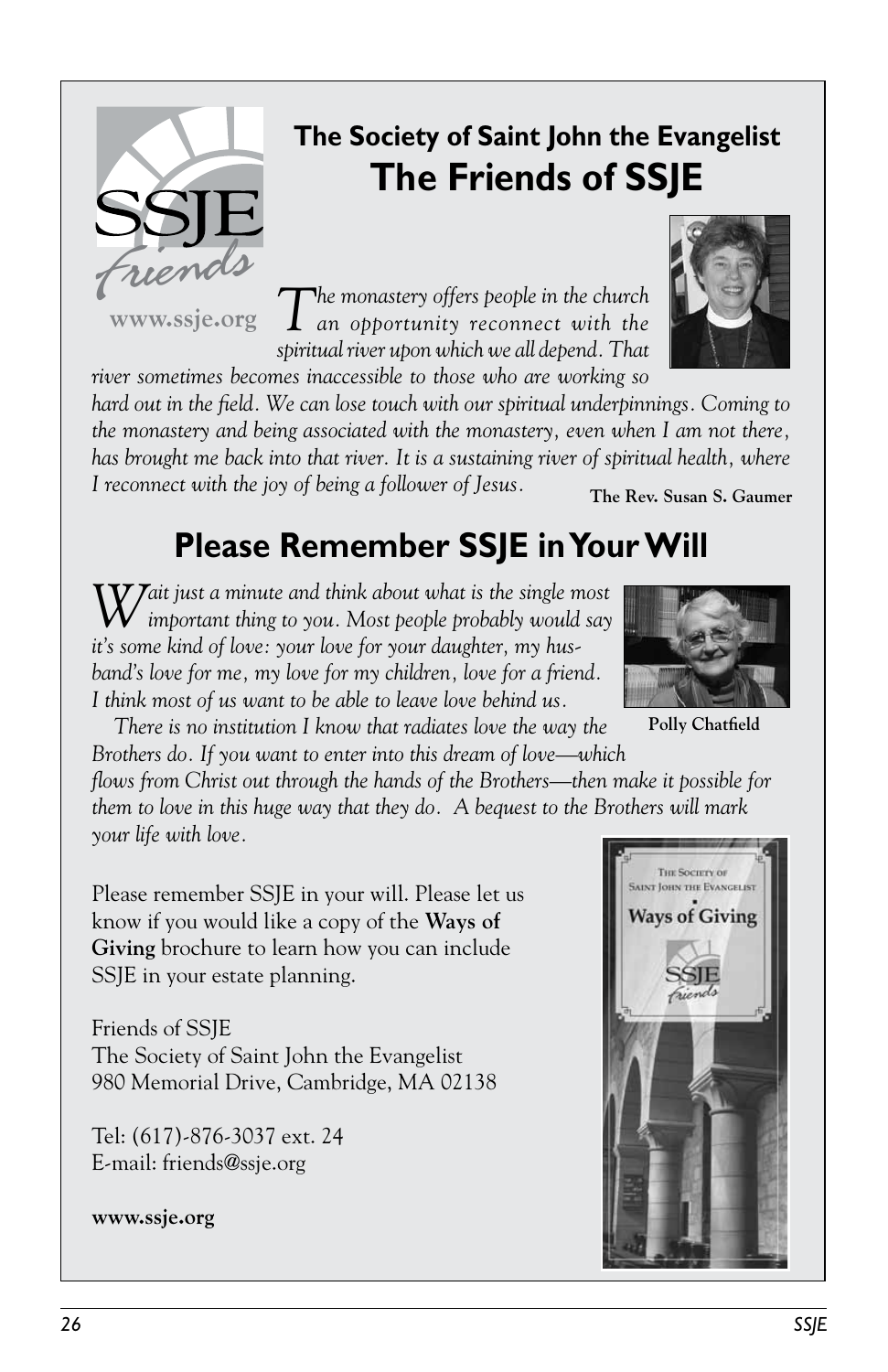### **Becoming a Friend**

*Please consider becoming a Friend today by supporting the SSJE's Annual Fund. A taxdeductible contribution may be made by check (payable to "SSJE"), credit card, or a gift of securities. Gifts may also be made online through our website www.ssje.org.*

### **U.S.A.**

Friends of SSJE The Society of Saint John the Evangelist 980 Memorial Drive Cambridge, MA 02138 Tel (617) 876-3037 ext. 24 Email: friends@ssje.org www.ssje.org

#### **CANADA**

"SSJE" Attn: Mrs. Vi Bunclark The Bank of Nova Scotia Trust Co 130 King Street West, 20th Floor PO Box 430, Stn First Canadian Place Toronto, Ontario M5X 1K1, Canada

### **UK**

For UK tax deductible donations please donate via the Charities Aid Foundation CAF). Contact www.cafonline.org or telephone 01732 520 050. Please specify "The Society of Saint John the Evangelist, Boston" when making your gift.

### **The Friends of SSJE Annual Fund 2009 Information on Giving**

### **U.S. Giving**

SSJE Friends in the USA can make tax-deductible gifts to SSJE. **Checks:** Please make checks payable to: **SSJE** and send to: The Society of Saint John the Evangelist, P.O. Box 382601, Cambridge, MA 02238 **Online**: Credit card donations can be made via www.ssje.org Stock Gifts: Please email treasury@ssje.org for details.

**Monthly Gifts:** Please email friends@ssje.org if you would like to make monthly payments by credit card.

Pledging: If you like to pledge please email your pledge to friends@ssje.org

**Tax Receipts:** After the end of each calendar year receipts will be sent for Chapel gifts made by check and for all pledge payments received.

### **Canadian Giving**

SSJE Friends in Canada can make tax deductible donations through The Bank of Nova Scotia Trust. At this time we cannot accept Canadian gifts paid by credit card. Please make checks payable to: **SSJE** and send to:

 "SSJE" c/o Scotia Trust Co., Attn: Mrs. Vi Bunclark, Trust Administrator The Bank of Nova Scotia Trust Company, Exchange Tower, PO Box 430, Stn First Canadian Place, Toronto, Ontario M5X 1K1

### **UK Giving**

SSJE Friends in the UK can now donate through Charities Aid Foundation (CAF). This method allows SSJE to reclaim the taxes paid by the donor as is allowed under UK tax law. You can open a CAF Charity Account either online at www.cafonline.org or by calling 01732 520 050. Please specify **The Society of Saint John the Evangelist, Boston** when making your gift. Please Remember SSJE in your will.